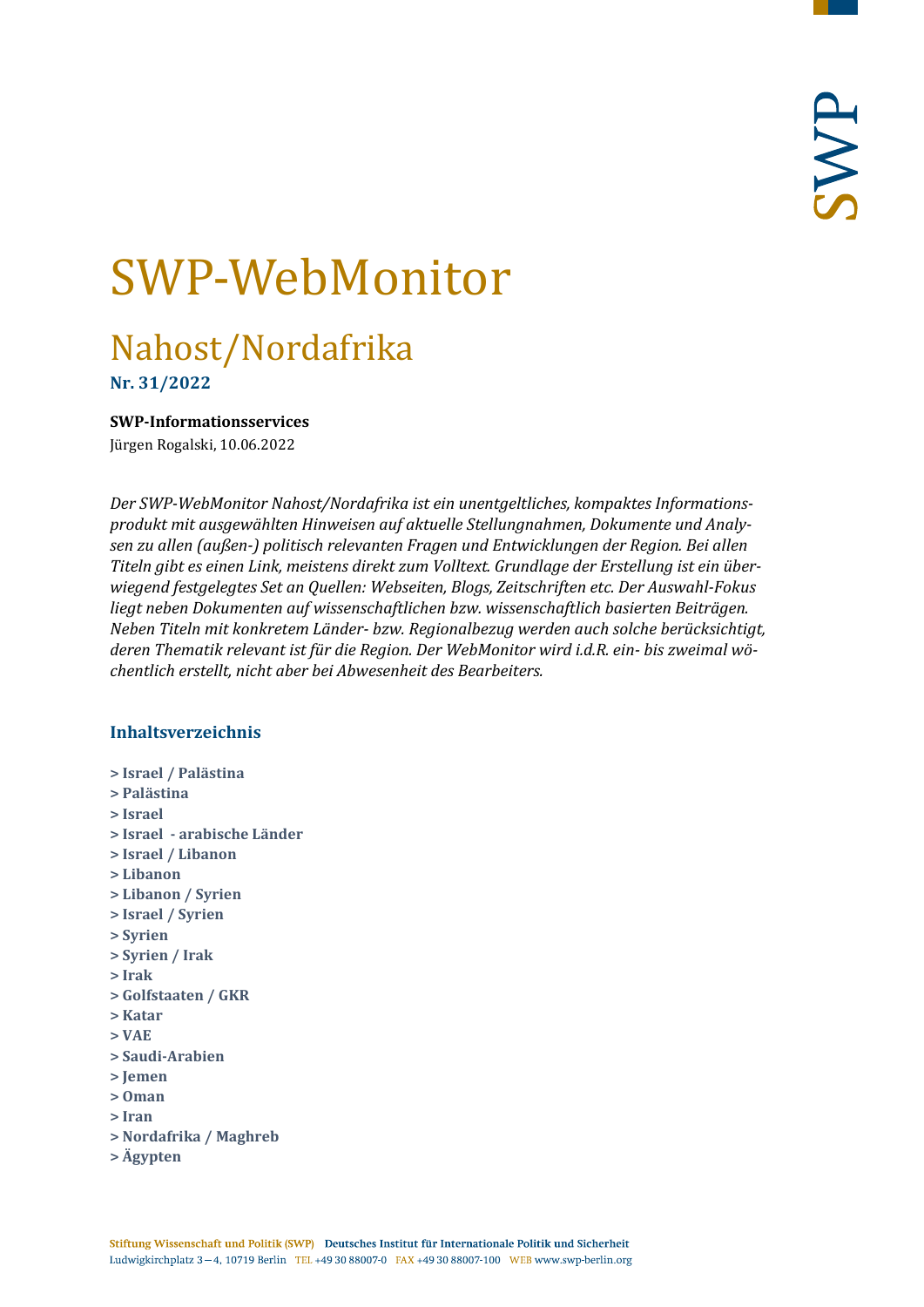- **[> Libyen](#page-17-0)**
- **[> Tunesien](#page-18-0)**
- **[> Algerien / Marokko](#page-19-0)**
- **[> Marokko](#page-19-1)**
- **> D / EU - [MENA-Region](#page-20-0)**
- **> USA - [MENA-Region](#page-20-1)**
- **[> USA / Russland / VR China -](#page-20-2) MENA-Region**
- **> Russland / Ukraine - [MENA-Region](#page-21-0)**
- **[> UNSC](#page-21-1)**
- **[> Peacekeeping / Friedenseinsätze \(global\)](#page-21-2)**
- **[> Maritime Sicherheit \(MENA-Region\)](#page-22-0)**
- **[> Islam](#page-22-1)**
- **[> Terrorismus / Jihadismus / -bekämpfung](#page-22-2)**
- **[> Diasporas \(MENA-Region\)](#page-24-0)**
- **[> Umweltschutz / Umweltpolitik \(MENA-Region\)](#page-24-1)**
- <span id="page-1-0"></span>**[> Wirtschaft / Entwicklung \(global/MENA-Region\)](#page-24-2)**

#### **> Israel / Palästina**

**Commission of Inquiry on the Occupied Palestinian Territory, including East Jerusalem, and Israel, issues first report**

UN-OHCHR, 07.06.2022, ca. 2 S.

[https://www.ohchr.org/en/press-releases/2022/06/commission-inquiry-occupied-palestinian](https://www.ohchr.org/en/press-releases/2022/06/commission-inquiry-occupied-palestinian-territory-including-east-jerusalem)[territory-including-east-jerusalem](https://www.ohchr.org/en/press-releases/2022/06/commission-inquiry-occupied-palestinian-territory-including-east-jerusalem)

*Siehe:*

**Report of the Independent International Commission of Inquiry on the Occupied Palestinian Territory, including East Jerusalem, and Israel**

UN-HRC, 09.05.2022, 18 S. <https://undocs.org/A/HRC/50/21>

@WAO

The UN Human Rights Council's Commission of Inquiry on the Situation in Israel, the West Bank, and Gaza - Press Statement

"... we firmly oppose the open-ended and vaguely defined nature of the UN Human Rights Council's (HRC) Commission of Inquiry (COI) on the situation in Israel, the West Bank, and Gaza, which represents a one-sided, biased approach that does nothing to advance the prospects for peace. The report of the Commission, released today, does nothing to alleviate our concerns. ..." US DoS, 07.06.2022

[https://www.state.gov/the-un-human-rights-councils-commission-of-inquiry-on-the-situation-in](https://www.state.gov/the-un-human-rights-councils-commission-of-inquiry-on-the-situation-in-israel-the-west-bank-and-gaza/)[israel-the-west-bank-and-gaza/](https://www.state.gov/the-un-human-rights-councils-commission-of-inquiry-on-the-situation-in-israel-the-west-bank-and-gaza/)

MFA response to the report of the Human Rights Council's Commission of Inquiry published today MFA Israel, 07.06.2022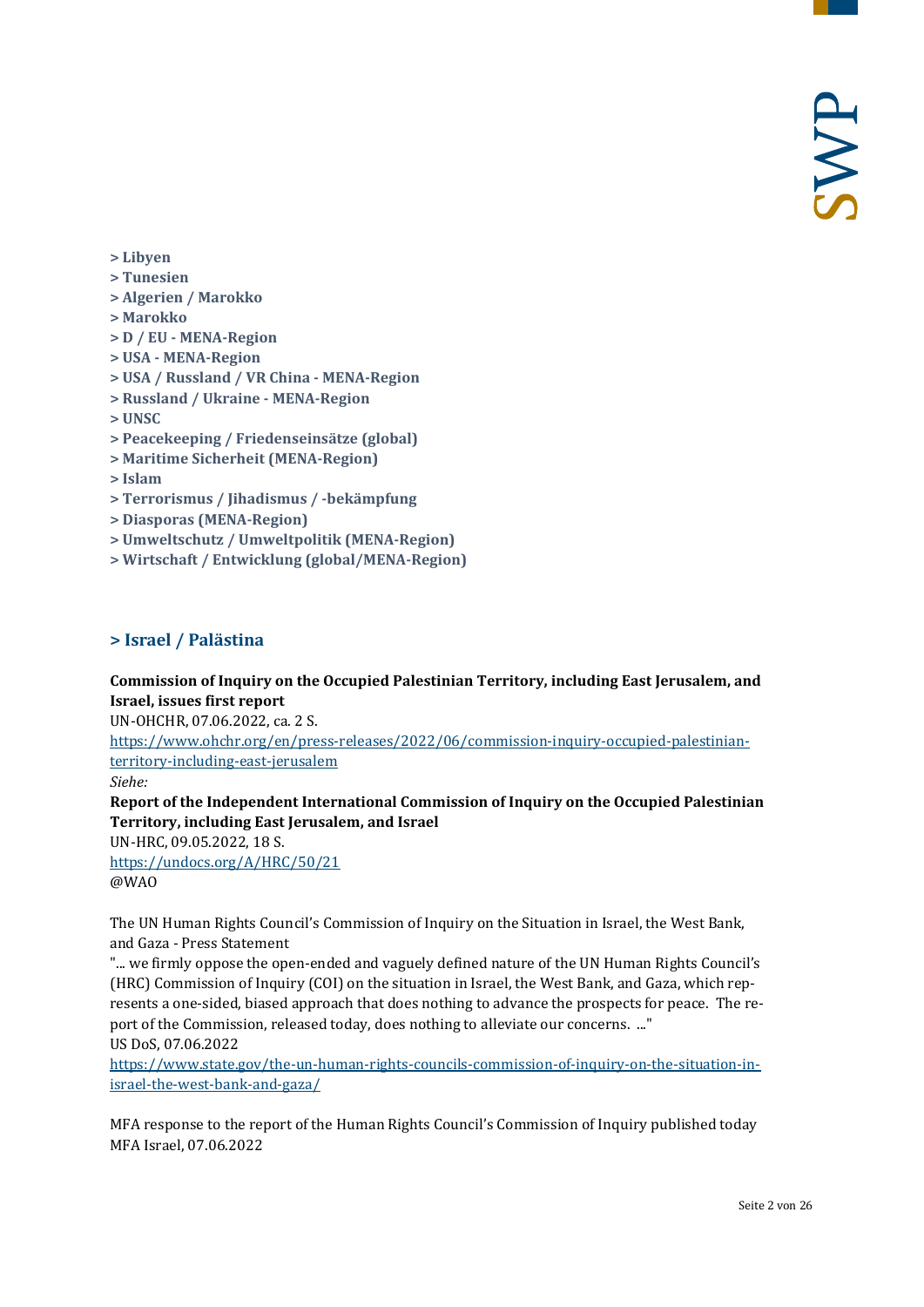[https://www.gov.il/en/departments/news/mfa-response-to-the-hrc-coi-report-published-today-](https://www.gov.il/en/departments/news/mfa-response-to-the-hrc-coi-report-published-today-7-jun-2022)[7-jun-2022](https://www.gov.il/en/departments/news/mfa-response-to-the-hrc-coi-report-published-today-7-jun-2022)

Heads of Mission of the European Union and likeminded countries visit Wadi Qaddoum in East Jerusalem EEAS, 07.06.2022 [https://www.eeas.europa.eu/delegations/palestine-occupied-palestinian-territory-west-bank](https://www.eeas.europa.eu/delegations/palestine-occupied-palestinian-territory-west-bank-and-gaza-strip/heads-mission-3_en)[and-gaza-strip/heads-mission-3\\_en](https://www.eeas.europa.eu/delegations/palestine-occupied-palestinian-territory-west-bank-and-gaza-strip/heads-mission-3_en)

Demolition of a Building in East Jerusalem May Leave 74 Palestinians Homeless UN-OCHA, 05.06.2022 [https://www.ochaopt.org/content/demolition-building-east-jerusalem-may-leave-74-palestinians](https://www.ochaopt.org/content/demolition-building-east-jerusalem-may-leave-74-palestinians-homeless)[homeless](https://www.ochaopt.org/content/demolition-building-east-jerusalem-may-leave-74-palestinians-homeless)

 $\rightarrow$ 

Settlement & Annexation Report

*Inhalt u.a.:* - Renewing [or not] Israeli Legalized Apartheid in the West Bank - UN Commission of Inquiry Issues 1st Report - More Settlements, Land Grab, Apartheid, Violence FMEP, 09.06.2022, ca. 5 S. <https://fmep.org/resource/settlement-annexation-report-june-9-2022/>

#### **The Judea and Samaria Regulations Law: An Explainer**

Liron A. Libman "The bill to extend the validity of regulations that apply Israeli law to Israelis living in Judea and Samaria failed to pass the preliminary Knesset plenum vote ..." IDI, 07.06.2022, ca. 2 S. <https://en.idi.org.il/articles/39012>

The Dramatic Consequences of Not Renewing the Judea and Samaria Law Liron A. Libman IDI, 08.06.2022, ca. 2 S. <https://en.idi.org.il/articles/39023>

The Triumph of the Nihilists Michael J. Koplow "On Monday, the Knesset voted on a bill to extend Israeli civil and criminal law to Israeli citizens living in the West Bank. ..." IPF, 09.06.2022, ca. 2 S. <https://israelpolicyforum.org/2022/06/09/the-triumph-of-the-nihilists/>

"When in doubt, detain!" - Administrative Detentions and Emergency as a Permanent State of Mind in Israel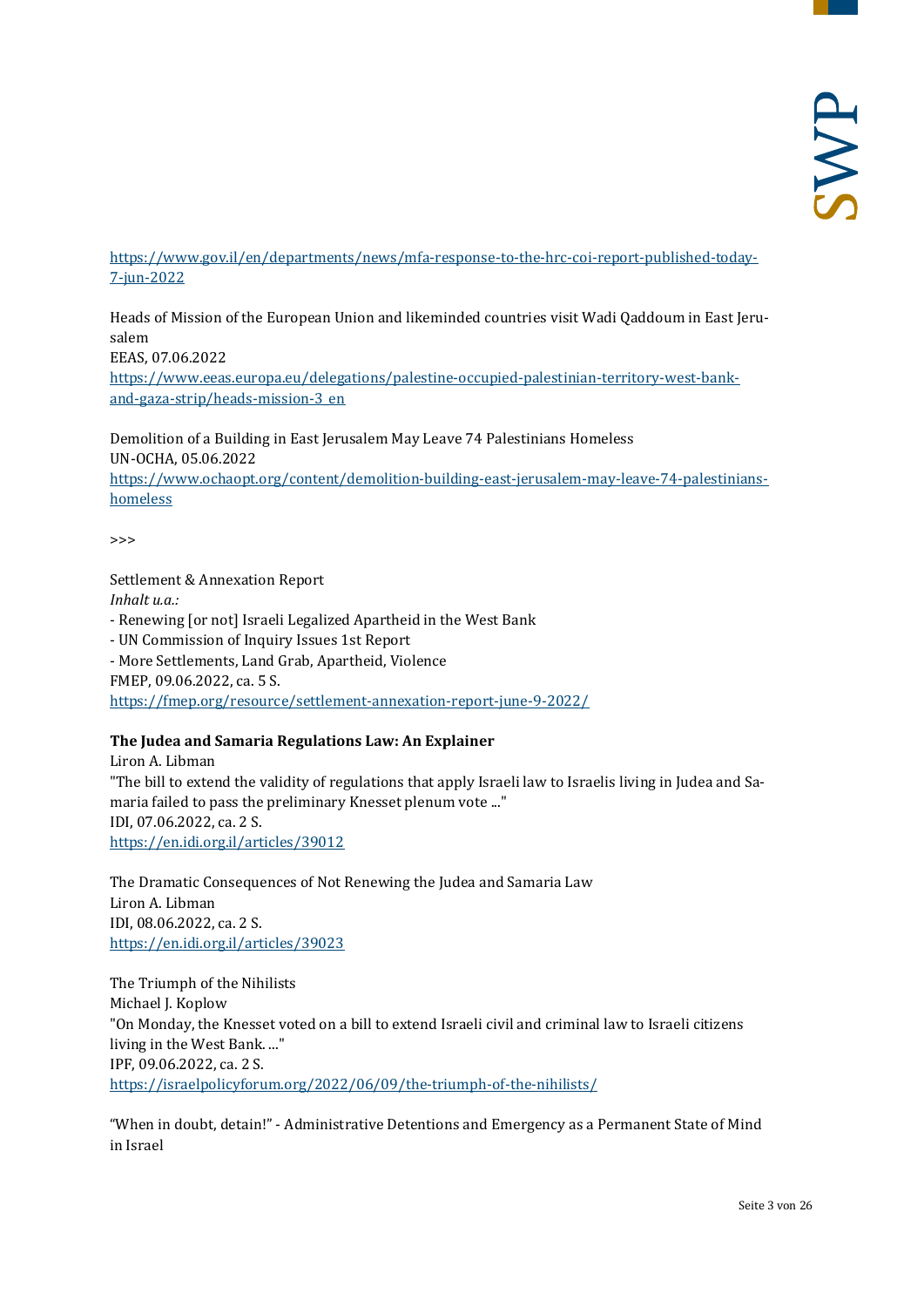Suzie Navot, Guy Lurie VerfBlog, 10.05.2022, ca. 2 S. <https://verfassungsblog.de/os7-detain/>

**Spotlight on Terrorism and the Israeli-Palestinian Conflict (June 1 – 7, 2022)** ITIC, 08.06.2022, 17 S. [https://www.terrorism-info.org.il/app/uploads/2022/06/E\\_087\\_22.pdf](https://www.terrorism-info.org.il/app/uploads/2022/06/E_087_22.pdf)

Spotlight on Terrorism and the Israeli-Palestinian Conflict (May 25-31, 2022) ITIC, 01.06.2022, 19 S. [https://www.terrorism-info.org.il/app/uploads/2022/06/E\\_084\\_22.pdf](https://www.terrorism-info.org.il/app/uploads/2022/06/E_084_22.pdf)

>>>

#### **Why the Abraham Accords Fall Short - Sidelining the Palestinians Is a Recipe for Violence, Not Peace**

Zaha Hassan, Marwan Muasher FA (onine), 07.06.2022, ca. 3 S. *Preview und Volltext für SWP:* <https://www.foreignaffairs.com/articles/2022-06-07/why-abraham-accords-fall-short>

# **The Gulf States and the Palestinian Authority: On the Brink of Change?**

Yoel Guzansky, Kobi Michael INSS, 07.06.2022, 4 S. <https://www.inss.org.il/wp-content/uploads/2022/06/no.-1607.pdf> @WAO

# **ISRAEL AND THE APARTHEID THRESHOLD - A WAKE-UP CALL** [Themenschwerpunkt]

*Inhalt u.a.:*

- Amnesty International's Apartheid Report / Muriel Asseburg (S. 75-82)
- Israel, Amnesty, and the Apartheid Accusation: A Wake-Up Call / Dov Waxman (S. 25-32)
- Comparable to South Africa? "Within Israel, It Is Not Apartheid. But in the Occupied Territories, It

Is" / Alon Liel (S. 33-41)

- Amnesty's Distorted Framing of an Evolving Tragedy / Frances Raday (S. 59-67)

- A Jewish and Zionist Case for a Just, Binational (Federated) or "Two-State Plus" Solution / Gerry Serotta (S. 121-128)

Palestine-Israel Journal, Vol. 27, No. 1 & 2 2022, 175 S.

*Übersicht, Abstracts und großenteils Beiträge im Volltext:*

<https://www.pij.org/journal/103> @WAO

#### **Amnesty International's Apartheid Report**

Muriel Asseburg

In: ISRAEL AND THE APARTHEID THRESHOLD - A WAKE-UP CALL. Palestine-Israel Journal, Vol. 27, No. 1 & 2 2022, S. 75-82.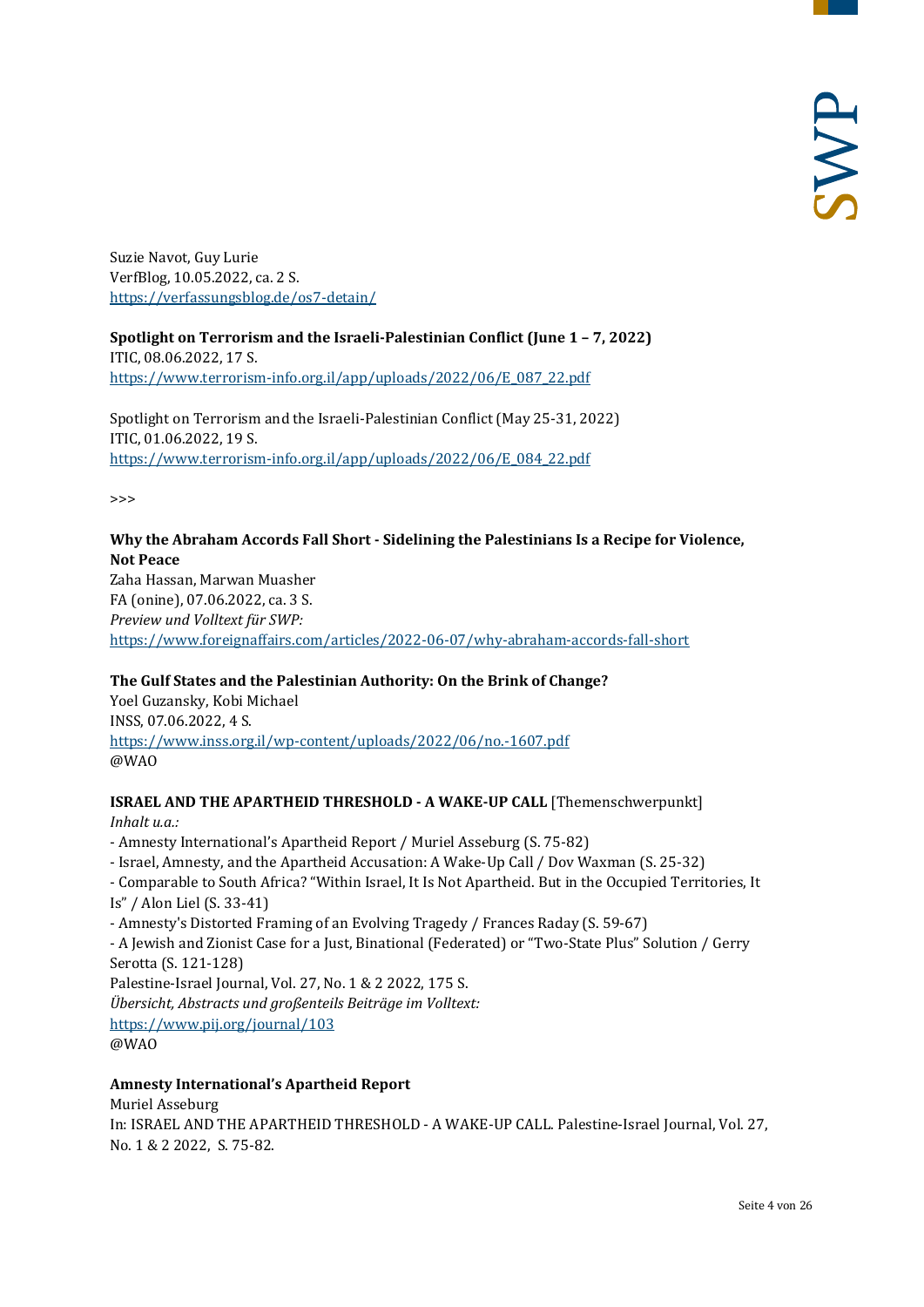<https://www.pij.org/articles/2174/amnesty-internationals-apartheid-report> @WAO

**Palestine and Ukraine: Exposing the Double Standard**  Daoud Kuttab In: Palestine-Israel Journal, Vol. 27, No. 1 & 2 2022, S. 99-105. <https://www.pij.org/articles/2178/palestine-and-ukraine-exposing-the-double-standard>

**Russia-Ukraine, Israel-Palestine?**  Hillel Schenker In: Palestine-Israel Journal, Vol. 27, No. 1 & 2 2022, S. 106-112. <https://www.pij.org/articles/2179/russiaukraine-israelpalestine>

Rencontre-débat: Palestine. «La bataille pour l'égalité des droits est une priorité» Chris den Hond, Ghada Karmi Orient XXI, 12.05.2022, ca. 3 S. [https://orientxxi.info/lu-vu-entendu/palestine-la-bataille-pour-l-egalite-des-droits-est-une-prior](https://orientxxi.info/lu-vu-entendu/palestine-la-bataille-pour-l-egalite-des-droits-est-une-priorite,5601)[ite,5601](https://orientxxi.info/lu-vu-entendu/palestine-la-bataille-pour-l-egalite-des-droits-est-une-priorite,5601)

>>>

Jerusalem's Status Quo Agreement: History and Challenges to Its Viability Mounir Marjieh ACW, 07.06.2022, ca. 3 S. [https://arabcenterdc.org/resource/jerusalems-status-quo-agreement-history-and-challenges-to](https://arabcenterdc.org/resource/jerusalems-status-quo-agreement-history-and-challenges-to-its-viability/)[its-viability/](https://arabcenterdc.org/resource/jerusalems-status-quo-agreement-history-and-challenges-to-its-viability/)

<span id="page-4-0"></span>*[Zurück zum Inhaltsverzeichnis](#page-0-0)*

# **> Palästina**

US\$37 million in Grants to Support Palestinian Reforms and Human Capital The World Bank, 07.06.2022 [https://www.worldbank.org/en/news/press-release/2022/06/07/us-37-million-in-grants-to](https://www.worldbank.org/en/news/press-release/2022/06/07/us-37-million-in-grants-to-support-palestinian-reforms-and-human-capital)[support-palestinian-reforms-and-human-capital](https://www.worldbank.org/en/news/press-release/2022/06/07/us-37-million-in-grants-to-support-palestinian-reforms-and-human-capital)

 $\rightarrow$ 

**Food Insecurity in Palestine and the Russia-Ukraine War: The Worst Is Yet to Come** Omar Shaban ACW, 09.06.2022, ca. 3 S. [https://arabcenterdc.org/resource/food-insecurity-in-palestine-and-the-russia-ukraine-war-the](https://arabcenterdc.org/resource/food-insecurity-in-palestine-and-the-russia-ukraine-war-the-worst-is-yet-to-come/)[worst-is-yet-to-come/](https://arabcenterdc.org/resource/food-insecurity-in-palestine-and-the-russia-ukraine-war-the-worst-is-yet-to-come/)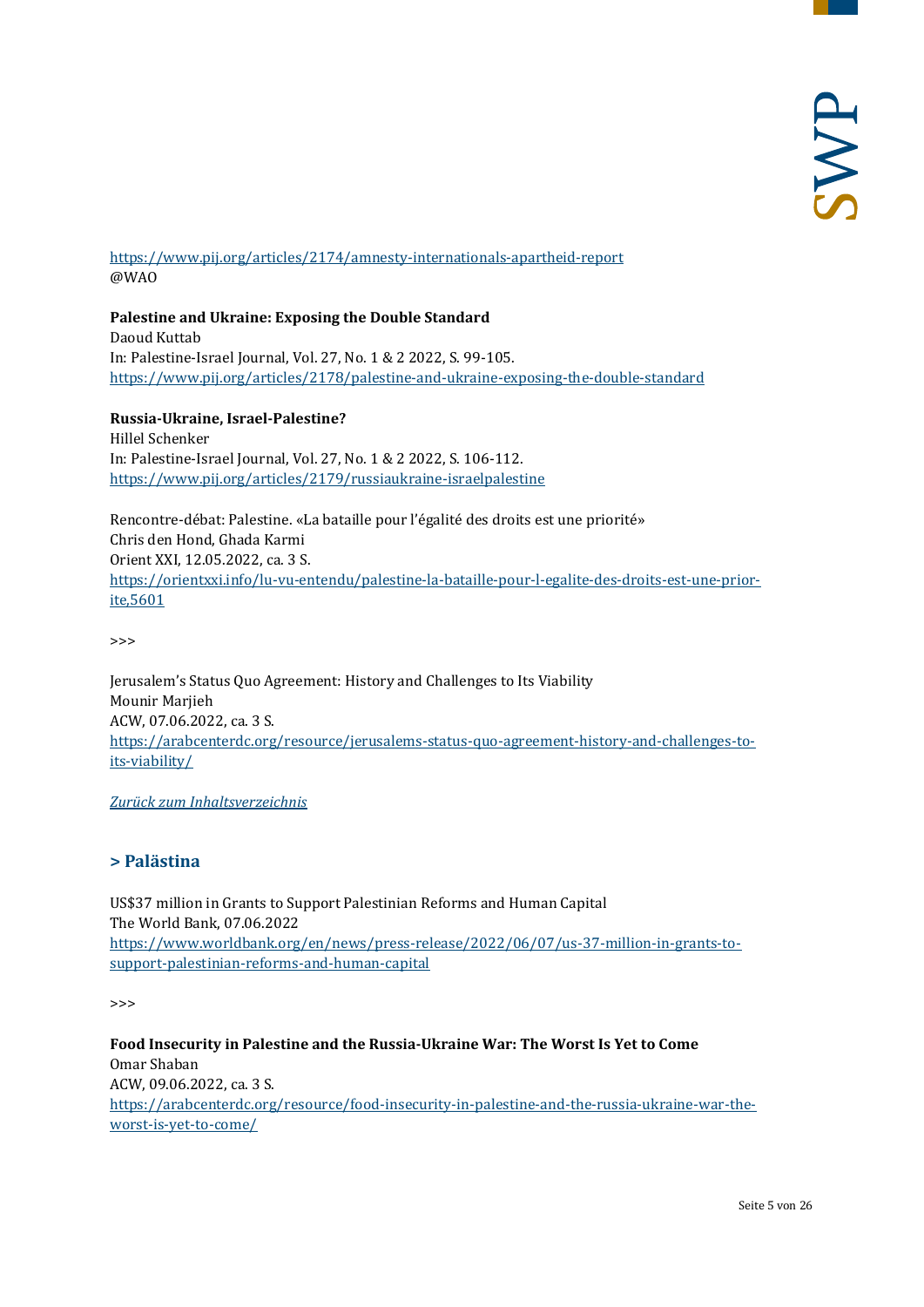#### <span id="page-5-0"></span>*[Zurück zum Inhaltsverzeichnis](#page-0-0)*

#### **> Israel**

Israel welcomes IAEA Board of Governors Decision regarding Iran MFA Israel, 08.06.2022 [https://www.gov.il/en/departments/news/israel-welcomes-iaea-board-of-governors-decision](https://www.gov.il/en/departments/news/israel-welcomes-iaea-board-of-governors-decision-regarding-iran-8-jun-2022)[regarding-iran-8-jun-2022](https://www.gov.il/en/departments/news/israel-welcomes-iaea-board-of-governors-decision-regarding-iran-8-jun-2022)

FM Lapid meets with German Vice Chancellor Robert Habeck MFA Israel, 06.06.2022 <https://www.gov.il/en/departments/news/fm-lapid-meets-with-german-deputy-chancellor>

>>>

Liberia, Suriname pledge to open offices in Jerusalem - The announcements come as Israel seeks to reinforce and expand its relationships in Africa Rina Bassist Al Monitor, 09.06.2022, ca. 2 S. <https://www.al-monitor.com/originals/2022/06/liberia-suriname-pledge-open-offices-jerusalem>

>>>

Israel, guess who's back? Netanyahu is back again. Amichai Stein Atlantic Council, 09.06.2022, ca. 2 S. [https://www.atlanticcouncil.org/blogs/menasource/israel-guess-whos-back-netanyahu-is-back](https://www.atlanticcouncil.org/blogs/menasource/israel-guess-whos-back-netanyahu-is-back-again/)[again/](https://www.atlanticcouncil.org/blogs/menasource/israel-guess-whos-back-netanyahu-is-back-again/)

Another blow for the unsteady Israeli coalition government Paul Scham MEI, 07.06.2022, ca. 2 S. <https://www.mei.edu/publications/another-blow-unsteady-israeli-coalition-government>

Israeli coalition's fragility on display during volatile Knesset session Mazal Mualem Al Monitor, 07.06.2022, ca. 2 S. [https://www.al-monitor.com/originals/2022/06/israeli-coalitions-fragility-display-during](https://www.al-monitor.com/originals/2022/06/israeli-coalitions-fragility-display-during-volatile-knesset-session)[volatile-knesset-session](https://www.al-monitor.com/originals/2022/06/israeli-coalitions-fragility-display-during-volatile-knesset-session)

**Das vorzeitige Ende des Wandels? Die israelische Regierung vor großen Herausforderungen** Beatrice Gorawantschy, Philipp Burkhardt, Lina Michelsen KAS, 06.2022, 6 S.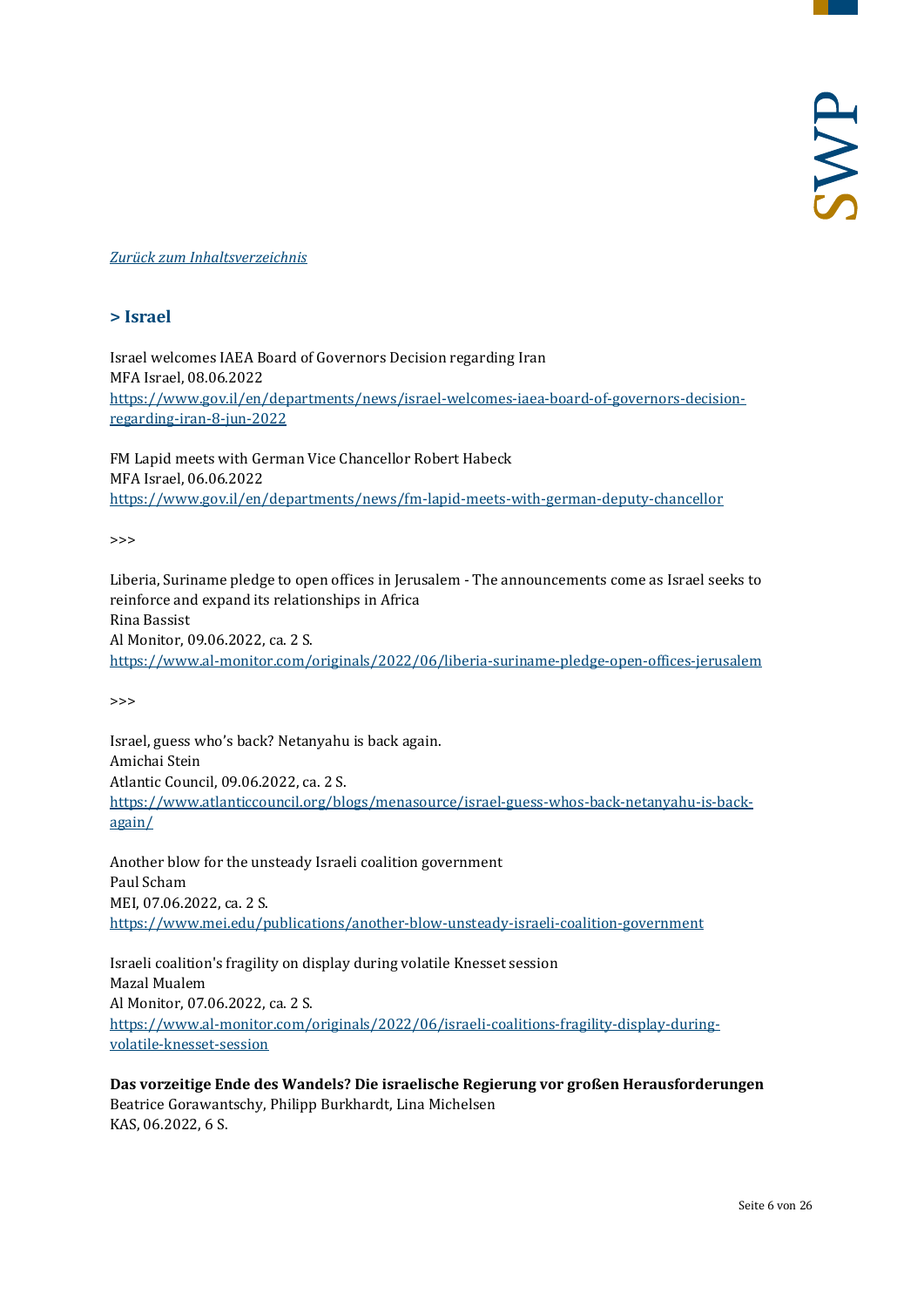[https://www.kas.de/documents/252038/16191335/Das+vorzeitige+Ende+des+Wan](https://www.kas.de/documents/252038/16191335/Das+vorzeitige+Ende+des+Wandels.pdf/c1c61a2a-67f0-955f-e4c7-6604a02d4b84)[dels.pdf/c1c61a2a-67f0-955f-e4c7-6604a02d4b84](https://www.kas.de/documents/252038/16191335/Das+vorzeitige+Ende+des+Wandels.pdf/c1c61a2a-67f0-955f-e4c7-6604a02d4b84)

#### **A Conditional Partnership 2021 - Jews and Arabs**

Tamar Hermann, Or Anabi, Yaron Kaplan, Inna Orly Sapozhnikova IDI, 06.2022, 12 S. <https://en.idi.org.il/media/17869/final-conditional-partnership-2021-website.pdf> @WAO

<span id="page-6-0"></span>*[Zurück zum Inhaltsverzeichnis](#page-0-0)*

# **> Israel - arabische Länder**

PM Bennett concludes his visit to the UAE MFA Israel, 09.06.2022 <https://www.gov.il/en/departments/news/pm-bennett-concludes-visit-to-uae-9-jun-2022> *Siehe auch:* <https://www.gov.il/en/departments/news/pm-bennett-departs-on-visit-to-abu-dhabi-9-jun-2022>

>>>

**Why the Abraham Accords Fall Short - Sidelining the Palestinians Is a Recipe for Violence, Not Peace** Zaha Hassan, Marwan Muasher FA (onine), 07.06.2022, ca. 3 S. *Preview und Volltext für SWP:* <https://www.foreignaffairs.com/articles/2022-06-07/why-abraham-accords-fall-short>

<span id="page-6-1"></span>*[Zurück zum Inhaltsverzeichnis](#page-0-0)*

# **> Israel / Libanon**

Joint statement by FM Lapid, MOD Gantz, and Minister of Energy Elharar regarding the "Karish" rig - A strategic asset at sea MFA Israel, 08.06.2022 [https://www.gov.il/en/departments/news/joint-statement-by-fm-lapid-mod-gantz-and-minister](https://www.gov.il/en/departments/news/joint-statement-by-fm-lapid-mod-gantz-and-minister-of-energy-elharar-regarding-the-karish-rig-8-jun-2022)[of-energy-elharar-regarding-the-karish-rig-8-jun-2022](https://www.gov.il/en/departments/news/joint-statement-by-fm-lapid-mod-gantz-and-minister-of-energy-elharar-regarding-the-karish-rig-8-jun-2022)

*[Zurück zum Inhaltsverzeichnis](#page-0-0)*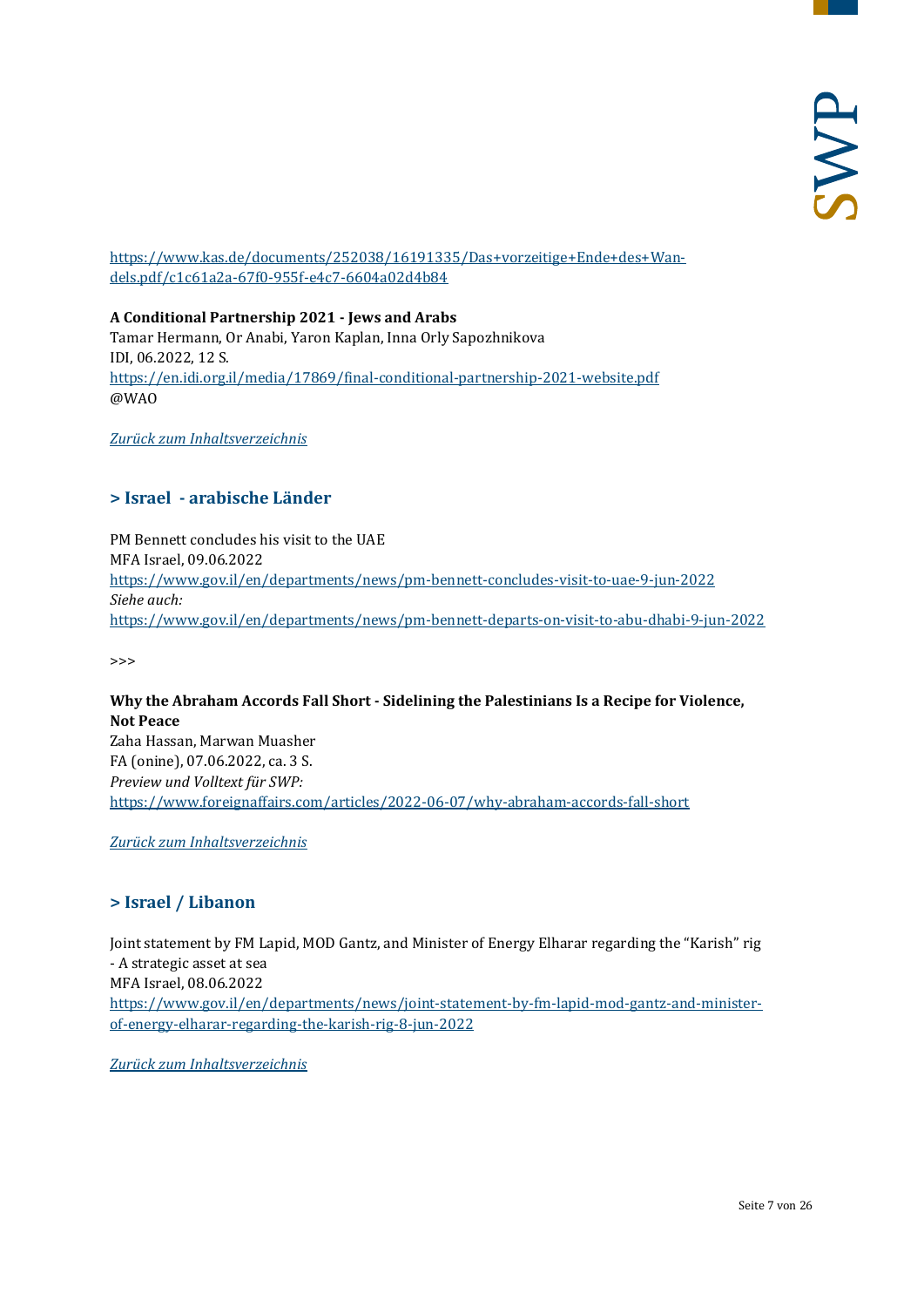# <span id="page-7-0"></span>**> Libanon**

**Online Event: Lebanon at the Crossroads** - The Middle East's Realignments and Crises Paul Salem, David Schenker, Mona Yacoubian USIP, 16.06.2022, 10:30am - 11:30am EDT *Übersicht, Registrierung und Webcast:* <https://www.usip.org/events/lebanon-crossroads-0>

#### **Lebanon's Election Offers Lessons for Now and the Future**

Elie Abouaoun "While some of the results indicate progress, it is unlikely that in the short-term Lebanon will see the structural changes it needs. ..." USIP, 08.06.2022, ca. 3 S. <https://www.usip.org/publications/2022/06/lebanons-election-offers-lessons-now-and-future>

#### **Lebanon after the Elections**

Sara Nowacka PISM, 07.06.2022, 2 S. [https://www.pism.pl/webroot/upload/files/Biuletyn/PISM%20Bulletin%20no%2092%20\(2009\)](https://www.pism.pl/webroot/upload/files/Biuletyn/PISM%20Bulletin%20no%2092%20(2009)%207%20June%202022.pdf) [%207%20June%202022.pdf](https://www.pism.pl/webroot/upload/files/Biuletyn/PISM%20Bulletin%20no%2092%20(2009)%207%20June%202022.pdf)

Élections: Législatives au Liban. Tripoli capitale désenchantée de la révolution Thomas Abgrall Orient XXI, 31.05.2022, ca. 3 S. [https://orientxxi.info/magazine/legislatives-au-liban-tripoli-capitale-desenchantee-de-la-revolu](https://orientxxi.info/magazine/legislatives-au-liban-tripoli-capitale-desenchantee-de-la-revolution,5650)[tion,5650](https://orientxxi.info/magazine/legislatives-au-liban-tripoli-capitale-desenchantee-de-la-revolution,5650)

#### **Parlamentswahlen im Libanon: Lehren und Entwicklungsszenarien**

Michael Bauer "Die Wahlergebnisse spiegeln den Wunsch der Menschen im Libanon nach Reformen wider. Werden sie diese auch bekommen? ..." KAS, 05.2022, 5 S. [https://www.kas.de/documents/252038/16191335/Parlamentswahlen+im+Libanon+Leh](https://www.kas.de/documents/252038/16191335/Parlamentswahlen+im+Libanon+Lehren+und+Entwicklungsszenarien.pdf/37ca74a9-9fe9-24b8-d5bc-b8d8a672e739)[ren+und+Entwicklungsszenarien.pdf/37ca74a9-9fe9-24b8-d5bc-b8d8a672e739](https://www.kas.de/documents/252038/16191335/Parlamentswahlen+im+Libanon+Lehren+und+Entwicklungsszenarien.pdf/37ca74a9-9fe9-24b8-d5bc-b8d8a672e739)

>>>

Land enclosure in the wake of Lebanon's multiple crises Mona Khechen The Policy Initiative, 08.06.2022, ca. 2 S. [https://www.thepolicyinitiative.org/article/details/162/land-enclosure-in-the-wake-of-leba](https://www.thepolicyinitiative.org/article/details/162/land-enclosure-in-the-wake-of-lebanon%E2%80%99s-multiple-crises)[non%E2%80%99s-multiple-crises](https://www.thepolicyinitiative.org/article/details/162/land-enclosure-in-the-wake-of-lebanon%E2%80%99s-multiple-crises)

Entrepreneurship in Rural Areas: A Framework for Local Economic Development in Lebanon Lina S. Maddah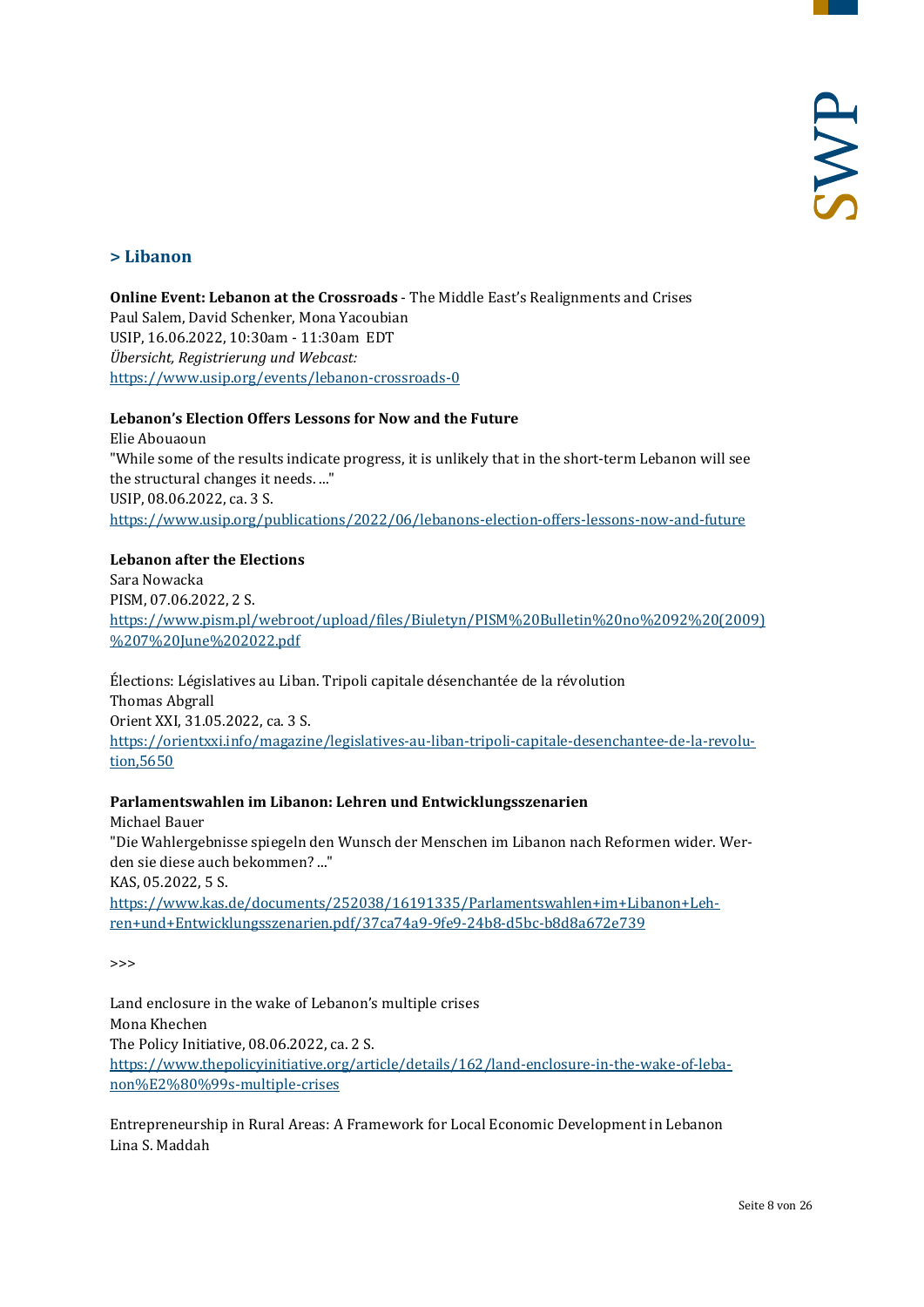LCPS, 05.2022, 14 S. [https://api.lcps-lebanon.org/content/uploads/files//Policy-Brief-68-eng.pdf](https://api.lcps-lebanon.org/content/uploads/files/Policy-Brief-68-eng.pdf)

<span id="page-8-0"></span>*[Zurück zum Inhaltsverzeichnis](#page-0-0)*

# **> Libanon / Syrien**

**Spotlight on Terrorism: Hezbollah, Lebanon and Syria (May 15 – 28, 2022)** ITIC, 30.05.2022, 19 S. [https://www.terrorism-info.org.il/app/uploads/2022/05/E\\_083\\_22.pdf](https://www.terrorism-info.org.il/app/uploads/2022/05/E_083_22.pdf)

<span id="page-8-1"></span>*[Zurück zum Inhaltsverzeichnis](#page-0-0)*

# **> Israel / Syrien**

Israel cuts red tape to expand construction in Golan Heights Danny Zaken "Interior Minister Ayelet Shaked signed a legal framework to speed development of new villages in the Golan Heights, with a goal of doubling the area's population. ..." Al Monitor, 08.06.2022, ca. 2 S.

[https://www.al-monitor.com/originals/2022/06/israel-cuts-red-tape-expand-construction-golan](https://www.al-monitor.com/originals/2022/06/israel-cuts-red-tape-expand-construction-golan-heights)[heights](https://www.al-monitor.com/originals/2022/06/israel-cuts-red-tape-expand-construction-golan-heights)

<span id="page-8-2"></span>*[Zurück zum Inhaltsverzeichnis](#page-0-0)*

#### **> Syrien**

EU statement at the IAEA Board of Governors delivered under the agenda item on Implementation of the NPT safeguards agreement in the Syrian Arab Republic on 8 June 2022 EEAS, 08.06.2022

[https://www.eeas.europa.eu/delegations/vienna-international-organisations/eu-statement-iaea](https://www.eeas.europa.eu/delegations/vienna-international-organisations/eu-statement-iaea-board-governors-delivered-under-4_en)[board-governors-delivered-under-4\\_en](https://www.eeas.europa.eu/delegations/vienna-international-organisations/eu-statement-iaea-board-governors-delivered-under-4_en)

**Hearing: The Path Forward On U.S.-Syria Policy - Strategy And Accountability**  Barbara Leaf, Dana Stroul, The Gravedigger, Milena Sterio US Senate, 08.06.2022 *Übersicht, Downloads und Webcast:* [https://www.foreign.senate.gov/hearings/the-path-forward-on-us-syria-policy-strategy-and-ac](https://www.foreign.senate.gov/hearings/the-path-forward-on-us-syria-policy-strategy-and-accountability-060822)[countability-060822](https://www.foreign.senate.gov/hearings/the-path-forward-on-us-syria-policy-strategy-and-accountability-060822)

>>>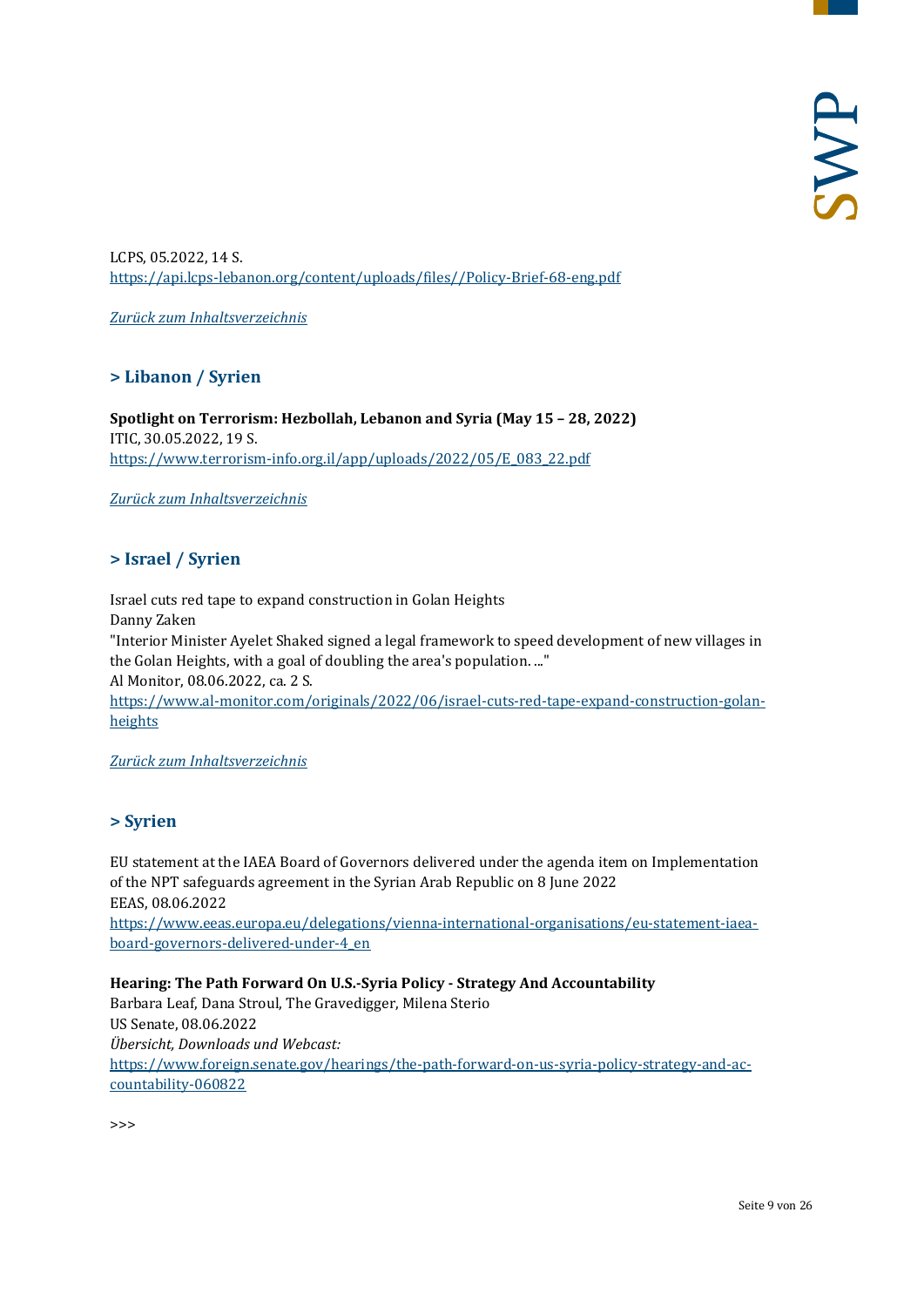**Turkey Is Playing With Fire in Syria—Again** Thanassis Cambanis WPR, 07.06.2022, ca. 2 S. *Preview:* [https://www.worldpoliticsreview.com/trend-lines/30591/a-turkish-incursion-could-re-escalate](https://www.worldpoliticsreview.com/trend-lines/30591/a-turkish-incursion-could-re-escalate-the-syria-civil-war)[the-syria-civil-war](https://www.worldpoliticsreview.com/trend-lines/30591/a-turkish-incursion-could-re-escalate-the-syria-civil-war) *Volltext für SWP auf Anfrage von mir!*

Erdoğan Wants to Send a Million Refugees Back to Northern Syria Lara Villalón Orient XXI, 08.06.2022, ca. 3 S. [https://orientxxi.info/magazine/erdogan-wants-to-send-a-million-refugees-back-to-northern](https://orientxxi.info/magazine/erdogan-wants-to-send-a-million-refugees-back-to-northern-syria,5676)[syria,5676](https://orientxxi.info/magazine/erdogan-wants-to-send-a-million-refugees-back-to-northern-syria,5676)

Afrin: Wie lebt es sich unter türkischer Besatzung? - Interview mit Bassam al-Ahmed Adopt a Revolution, 07.06.2022, ca. 2 S. <https://adoptrevolution.org/afrin-wie-lebt-es-sich-unter-tuerkischer-besatzung/>

**Rhetoric Meets Reality in Jawlani's Push for Self-Sufficiency** [Hay'at Tahrir al-Sham (HTS)] Aaron Y. Zelin WINEP, 08.06.2022, ca. 3 S. [https://www.washingtoninstitute.org/policy-analysis/rhetoric-meets-reality-jawlanis-push-self](https://www.washingtoninstitute.org/policy-analysis/rhetoric-meets-reality-jawlanis-push-self-sufficiency)[sufficiency](https://www.washingtoninstitute.org/policy-analysis/rhetoric-meets-reality-jawlanis-push-self-sufficiency)

Syria, Split Between State and Non-State Nasreddin Ibrahim "Political and military developments in Syria ensure that the country faces a fragmented future. ..." Fikra Forum, 08.06.2022, ca. 2 S. <https://www.washingtoninstitute.org/policy-analysis/syria-split-between-state-and-non-state>

#### **The United Arab Emirates' Long-Term Goals in Syria: Managing Militant Proxies and Geopolitical Adversaries**

Andrew Devereux In: Terrorism Monitor, 20.05.2022, S. 8-12. <https://jamestown.org/wp-content/uploads/2022/05/TM-PDF-3.pdf> @WAO

 $\rightarrow$ 

Housing Settlements in Afrin: Demographic Engineering or IDP Housing Projects? STJ, 08.06.2022, 35 S. <https://stj-sy.org/wp-content/uploads/2022/06/Housing-Settlements-in-Afrin-1.pdf>

*[Zurück zum Inhaltsverzeichnis](#page-0-0)*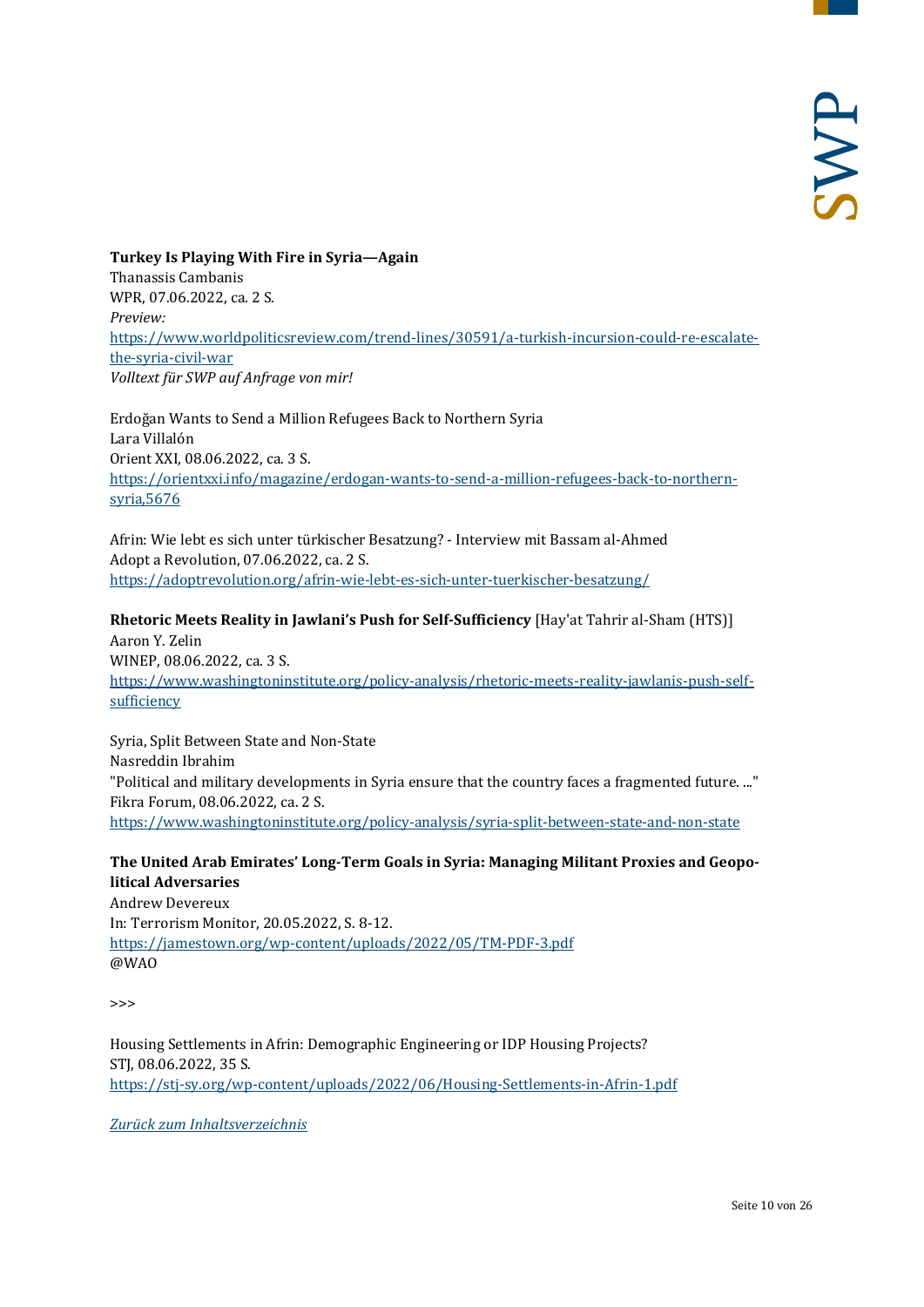# <span id="page-10-0"></span>**> Syrien / Irak**

Türkische Militäroperationen in der Republik Irak und in der Arabischen Republik Syrien - Kleine Anfrage Fraktion der AfD BT, 08.06.2022 *Vorgang und Download:* [https://dip.bundestag.de/vorgang/t%C3%BCrkische-milit%C3%A4roperationen-in-der-republik](https://dip.bundestag.de/vorgang/t%C3%BCrkische-milit%C3%A4roperationen-in-der-republik-irak-und-in-der-arabischen/288433)[irak-und-in-der-arabischen/288433](https://dip.bundestag.de/vorgang/t%C3%BCrkische-milit%C3%A4roperationen-in-der-republik-irak-und-in-der-arabischen/288433)

 $\rightarrow$ 

# **Integration of Iran-backed armed groups into the Iraqi and Syrian armed forces: implications for stability in Iraq and Syria**

Hamidreza Azizi In: Small Wars & Insurgencies, Vol. 33 (2022), No. 3, S. 499-527. *Abstract und Download für SWP:* <https://doi.org/10.1080/09592318.2021.2025284> @WAO

<span id="page-10-1"></span>*[Zurück zum Inhaltsverzeichnis](#page-0-0)*

# **> Irak**

**Significant Progress Being Made in Evidence Collection of ISIL/Da'esh's Crimes in Iraq, Investigating Team Head Tells Security Council [UNITAD]** UNSC, 08.06.2022, ca. 3 S. <https://www.un.org/press/en/2022/sc14928.doc.htm> *Zum Hintergrund:* <https://www.securitycouncilreport.org/whatsinblue/2022/06/iraq-unitad-briefing-2.php>

110th International Labour Conference - EU Statement in the Committee on Application of Standards: Iraq EEAS, 07.06.2022 [https://www.eeas.europa.eu/delegations/un-geneva/110th-international-labour-conference-eu](https://www.eeas.europa.eu/delegations/un-geneva/110th-international-labour-conference-eu-statement-committee-application-10_en)statement-committee-application-10 en

 $\rightarrow$ 

The Fragmentation of Iraq's 'Protest Parties' Attests to the Muhasasa System's Resilience Taif Alkhudary LSE Blog, 07.06.2022, ca. 2 S. [https://blogs.lse.ac.uk/mec/2022/06/07/the-fragmentation-of-iraqs-protest-parties-attests-to](https://blogs.lse.ac.uk/mec/2022/06/07/the-fragmentation-of-iraqs-protest-parties-attests-to-the-muhasasa-systems-resilience/)[the-muhasasa-systems-resilience/](https://blogs.lse.ac.uk/mec/2022/06/07/the-fragmentation-of-iraqs-protest-parties-attests-to-the-muhasasa-systems-resilience/)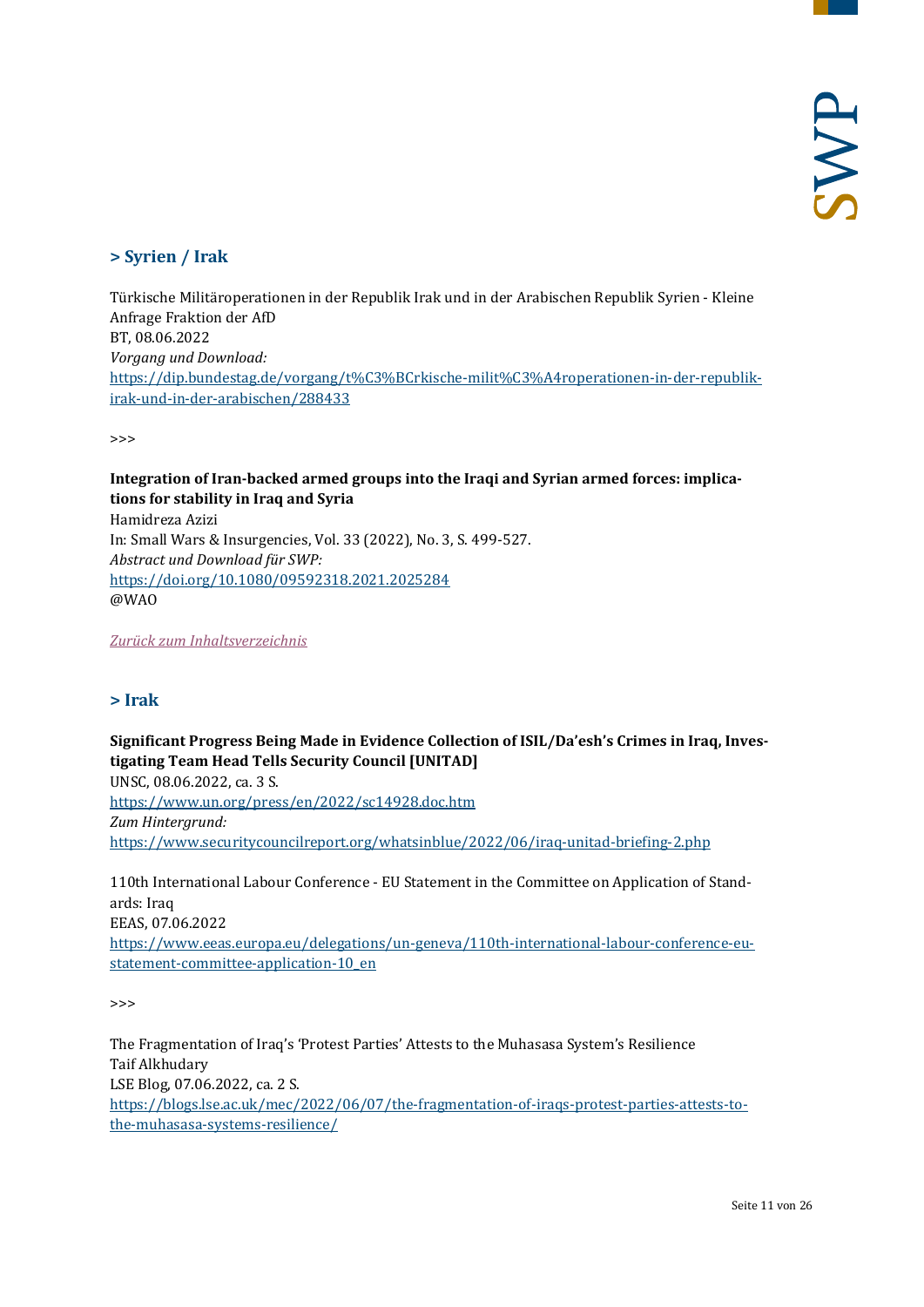Moving medicine in Iraq: The political economy of the pharmaceutical trade Renad Mansour, Omar Sirri Chatham House, 08.06.2022, ca. 2 S. [https://www.chathamhouse.org/2022/06/moving-medicine-iraq-political-economy-pharmaceuti](https://www.chathamhouse.org/2022/06/moving-medicine-iraq-political-economy-pharmaceutical-trade)[cal-trade](https://www.chathamhouse.org/2022/06/moving-medicine-iraq-political-economy-pharmaceutical-trade)

<span id="page-11-0"></span>*[Zurück zum Inhaltsverzeichnis](#page-0-0)*

# **> Golfstaaten / GKR**

**Russia and the Gulf: Cooperation, No Matter What** Chiara Lovotti, Patrick Theros, Maryam Salman, Ivan Bocharov ISPI, 09.06.2022, ca. 2 S. <https://www.ispionline.it/it/pubblicazione/russia-and-gulf-cooperation-no-matter-what-35364>

# **How the Ukraine Crisis is Reorienting GCC Foreign Policies**

Jonathan Fenton-Harvey Al Sharq Strategic Research, 07.06.2022, 14 S. <https://research.sharqforum.org/download/33056/>

#### **Gulf states' oil wealth ripples throughout rural Sudan**

Sebastian Castelier "Across Africa, remittances-fueled economic development stands as an unrivaled alternative to the throes of unemployment and political instability. ..." Al Monitor, 08.06.2022, ca. 2 S. [https://www.al-monitor.com/originals/2022/06/gulf-states-oil-wealth-ripples-throughout-rural](https://www.al-monitor.com/originals/2022/06/gulf-states-oil-wealth-ripples-throughout-rural-sudan)[sudan](https://www.al-monitor.com/originals/2022/06/gulf-states-oil-wealth-ripples-throughout-rural-sudan)

# **The Gulf States and the Palestinian Authority: On the Brink of Change?**

Yoel Guzansky, Kobi Michael INSS, 07.06.2022, 4 S. <https://www.inss.org.il/wp-content/uploads/2022/06/no.-1607.pdf> @WAO

<span id="page-11-1"></span>*[Zurück zum Inhaltsverzeichnis](#page-0-0)*

# **> Katar**

Secretary Blinken's Meeting with Qatari Deputy Prime Minister and Foreign Minister Al Thani US DoS, 07.06.2022 [https://www.state.gov/secretary-blinkens-meeting-with-qatari-deputy-prime-minister-and-for](https://www.state.gov/secretary-blinkens-meeting-with-qatari-deputy-prime-minister-and-foreign-minister-al-thani/)[eign-minister-al-thani/](https://www.state.gov/secretary-blinkens-meeting-with-qatari-deputy-prime-minister-and-foreign-minister-al-thani/) *Siehe auch:*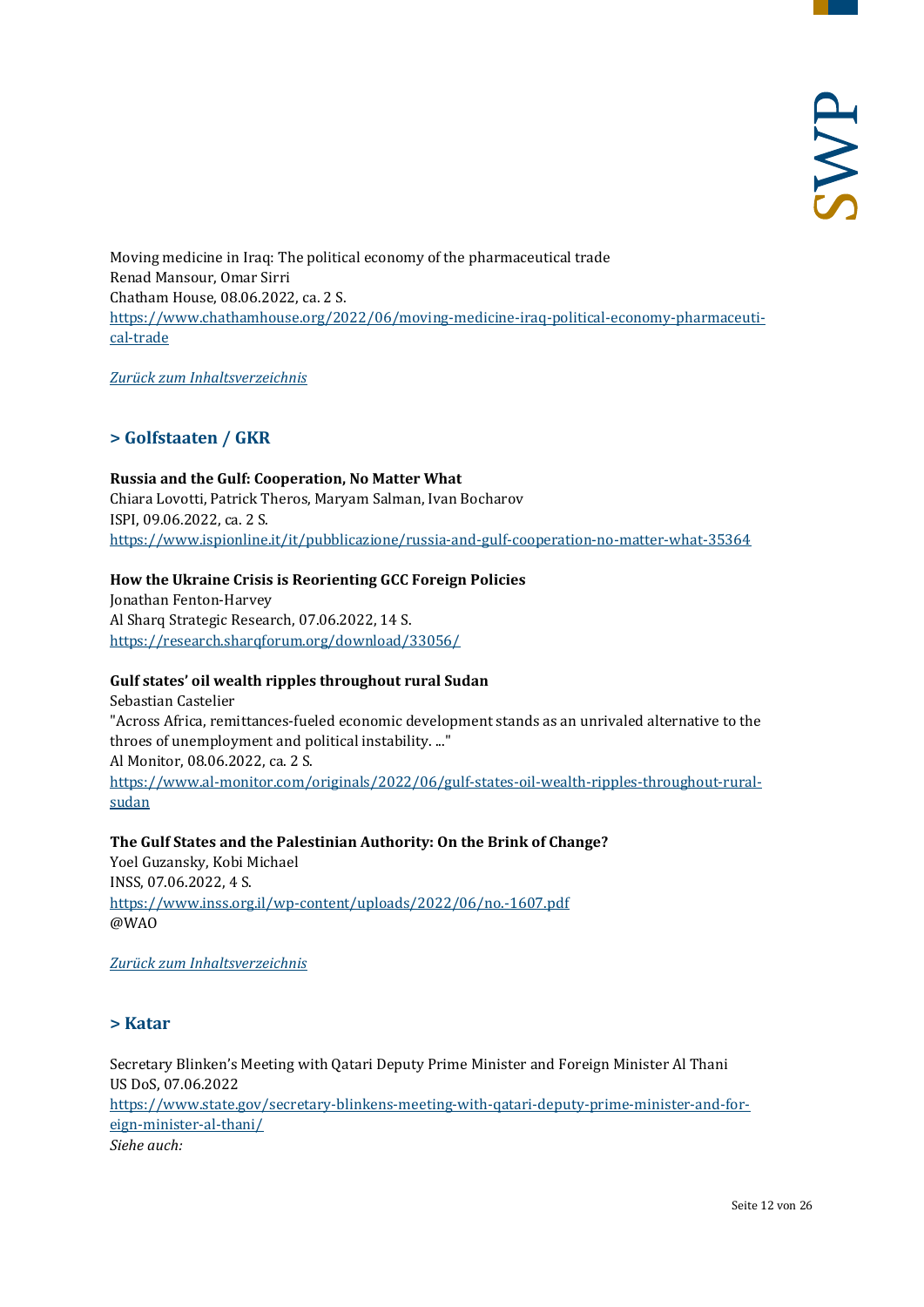[https://www.state.gov/secretary-antony-j-blinken-and-qatari-deputy-prime-minister-and-foreign](https://www.state.gov/secretary-antony-j-blinken-and-qatari-deputy-prime-minister-and-foreign-minister-mohammed-bin-abdulrahman-al-thani-before-their-meeting/)[minister-mohammed-bin-abdulrahman-al-thani-before-their-meeting/](https://www.state.gov/secretary-antony-j-blinken-and-qatari-deputy-prime-minister-and-foreign-minister-mohammed-bin-abdulrahman-al-thani-before-their-meeting/)

<span id="page-12-0"></span>*[Zurück zum Inhaltsverzeichnis](#page-0-0)*

**> VAE**

**The United Arab Emirates' Long-Term Goals in Syria: Managing Militant Proxies and Geopolitical Adversaries** Andrew Devereux In: Terrorism Monitor, 20.05.2022, S. 8-12. <https://jamestown.org/wp-content/uploads/2022/05/TM-PDF-3.pdf>

<span id="page-12-1"></span>*[Zurück zum Inhaltsverzeichnis](#page-0-0)*

# **> Saudi-Arabien**

**Joint Letter – President Biden must set preconditions for meeting with Saudi crown prince**  POMED/HRW etc., 09.06.2022, ca. 2 S. [https://pomed.org/joint-letter-president-biden-must-set-preconditions-for-meeting-with-saudi](https://pomed.org/joint-letter-president-biden-must-set-preconditions-for-meeting-with-saudi-crown-prince/)[crown-prince/](https://pomed.org/joint-letter-president-biden-must-set-preconditions-for-meeting-with-saudi-crown-prince/)

Saudi Arabia: Biden Visit Risks Fostering Repression - US Should Publicly Seek Rights Commitments, Reforms HRW, 09.06.2022, ca. 2 S. <https://www.hrw.org/news/2022/06/09/saudi-arabia-biden-visit-risks-fostering-repression>

Joint Statement – Saudi Arabia: Free social media activist Dr. Lina Al-Sharif POMED etc., 03.06.2022 <https://pomed.org/joint-statement-saudi-arabia-free-social-media-activist-dr-lina-al-sharif/>

>>>

**Online Event: Wahhabism and the World** Peter Mandaville, Stéphane Lacroix CEIP, 23.05.2022, 01:00h *Webcast:* <https://www.youtube.com/watch?v=BbxJAWvM1tc> *Siehe:* **Wahhabism and the World - Understanding Saudi Arabia's Global Influence on Islam** Peter Mandaville (ed.) Oxford (OUP), 06.2022, 352 S. *Übersicht und Bestellung:*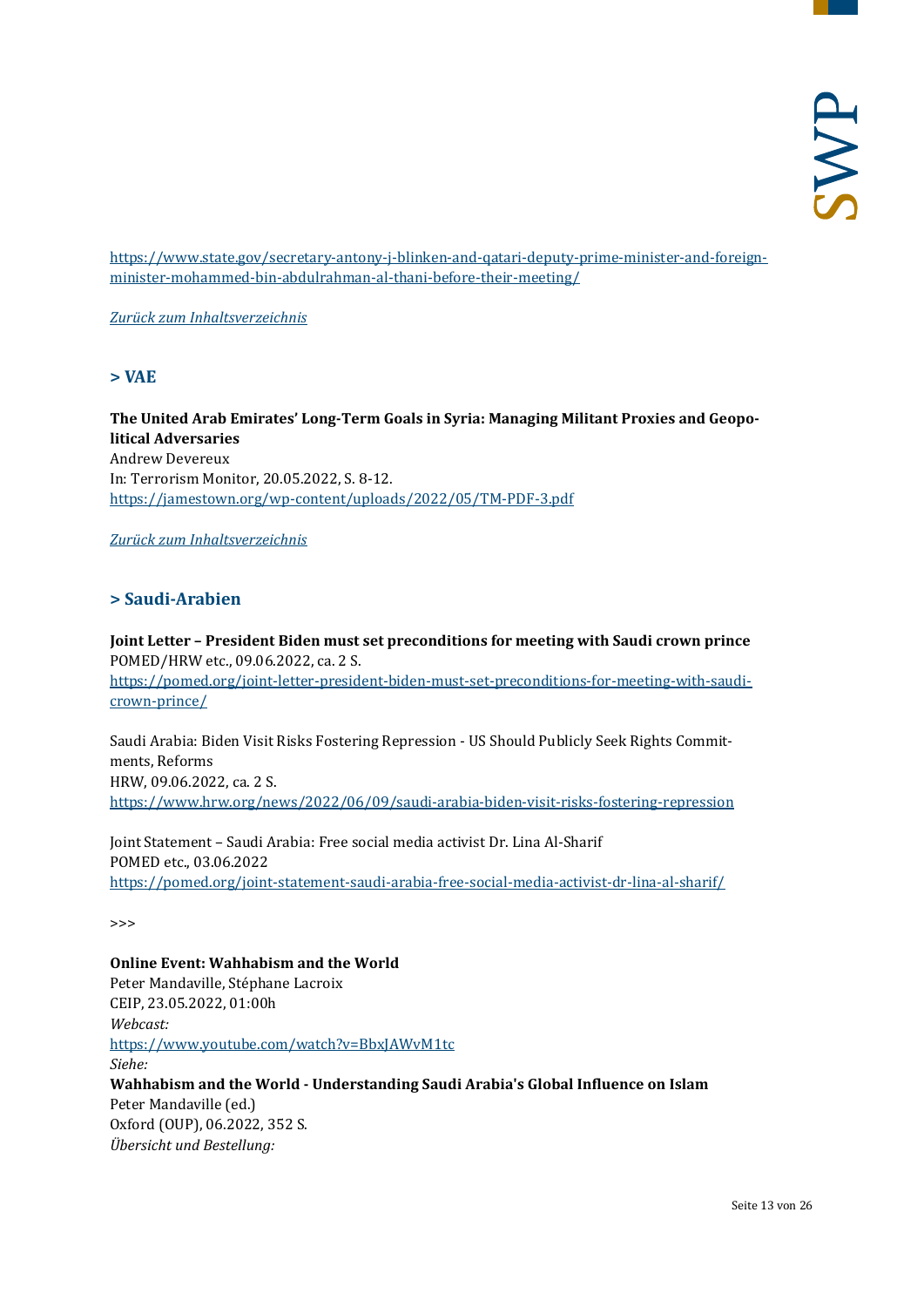<https://global.oup.com/academic/product/wahhabism-and-the-world-9780197532577>

<span id="page-13-0"></span>*[Zurück zum Inhaltsverzeichnis](#page-0-0)*

#### **> Jemen**

U.S. Support for the UN Plan to Address the Imminent Threat to the Red Sea Ecosystem from the FSO Safer in Yemen US DoS, 08.06.2022 [https://www.state.gov/u-s-support-for-the-un-plan-to-address-the-imminent-threat-to-the-red](https://www.state.gov/u-s-support-for-the-un-plan-to-address-the-imminent-threat-to-the-red-sea-ecosystem-from-the-fso-safer-in-yemen/)[sea-ecosystem-from-the-fso-safer-in-yemen/](https://www.state.gov/u-s-support-for-the-un-plan-to-address-the-imminent-threat-to-the-red-sea-ecosystem-from-the-fso-safer-in-yemen/)

IMF Staff Concludes Visit to Yemen IMF, 07.06.2022, ca. 2 S. [https://www.imf.org/en/News/Articles/2022/06/07/pr22185-yemen-imf-staff-concludes-visit](https://www.imf.org/en/News/Articles/2022/06/07/pr22185-yemen-imf-staff-concludes-visit-to-yemen)[to-yemen](https://www.imf.org/en/News/Articles/2022/06/07/pr22185-yemen-imf-staff-concludes-visit-to-yemen)

>>>

**Yemen's Post-Hybrid Balance: The New Presidential Council** Eleonora Ardemagni Sada, 09.06.2022, ca. 2 S. <https://carnegieendowment.org/sada/87301>

Jemen: Wo Fischen lebensgefährlich ist

"Durch den Krieg im Jemen haben viele Fischer den Zugang zu ihren traditionellen Fanggründen verloren. Um ihre Familien zu ernähren, segeln einige bis an die Küste von Somalia oder Djibouti.

..." Welt-Sichten, 08.06.2022, ca. 2 S. <https://www.welt-sichten.org/artikel/40372/wo-fischen-lebensgefaehrlich-ist>

<span id="page-13-1"></span>*[Zurück zum Inhaltsverzeichnis](#page-0-0)*

#### **> Oman**

**Économie: Oman. Le sultan Haïtham prépare les esprits à l'impôt sur le revenu** Sebastian Castelier Orient XXI, 18.05.2022, ca. 3 S. [https://orientxxi.info/magazine/a-oman-le-sultan-haitham-prepare-les-esprits-a-l-impot-sur-le](https://orientxxi.info/magazine/a-oman-le-sultan-haitham-prepare-les-esprits-a-l-impot-sur-le-revenu,5609)[revenu,5609](https://orientxxi.info/magazine/a-oman-le-sultan-haitham-prepare-les-esprits-a-l-impot-sur-le-revenu,5609)

*[Zurück zum Inhaltsverzeichnis](#page-0-0)*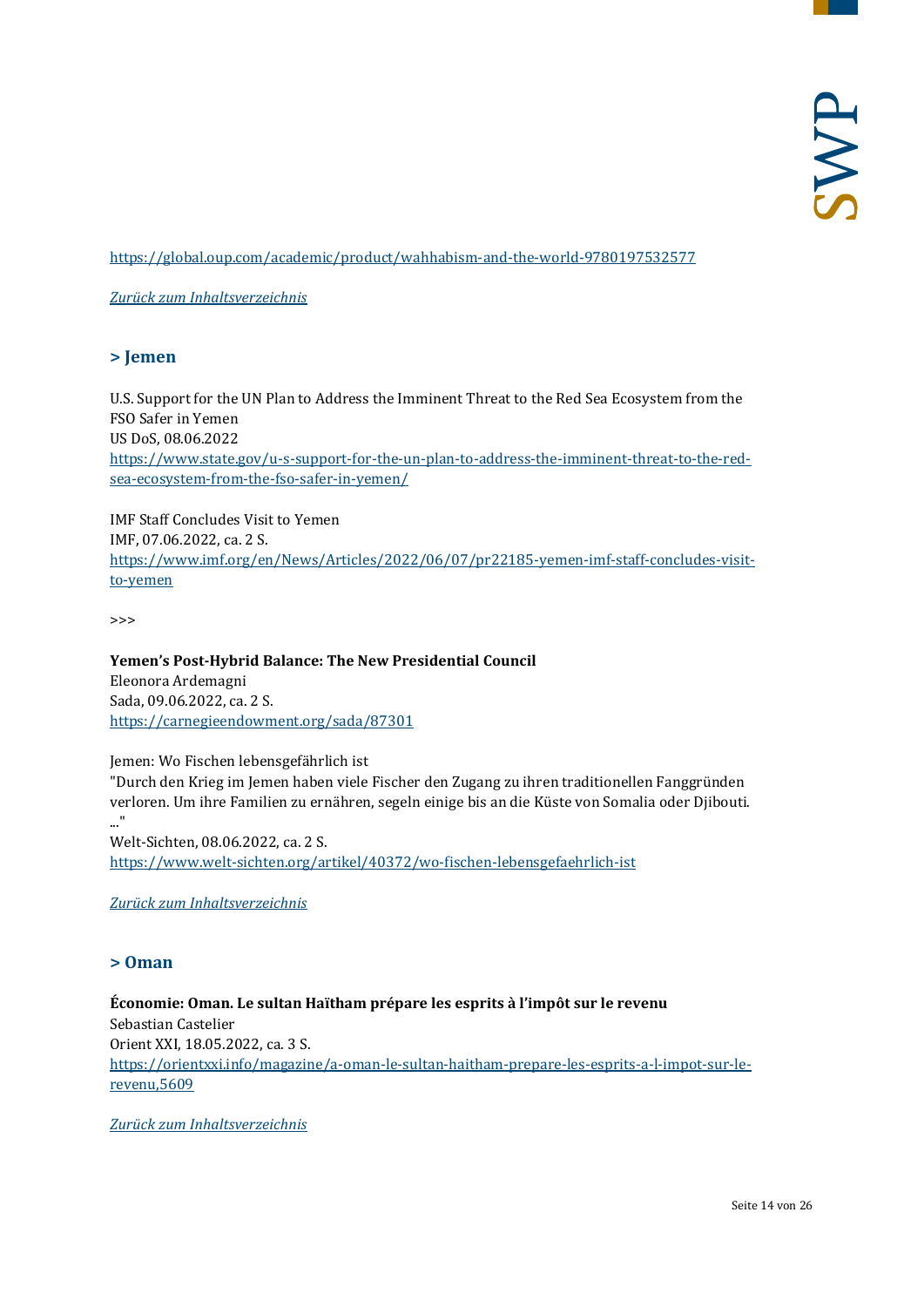#### <span id="page-14-0"></span>**> Iran**

**The IAEA Board of Governors Resolution on Iran** Antony J. Blinken US DoS, 09.06.2022 <https://www.state.gov/the-iaea-board-of-governors-resolution-on-iran/>

**JCPoA: Gemeinsame Erklärung Deutschlands, Frankreichs und des Vereinigten Königreichs** AA, 09.06.2022 <https://www.auswaertiges-amt.de/de/newsroom/gemeinsame-erklaerung-jcopa/2536644>

#### **Iranisches Atomprogramm: Gemeinsame Erklärung Deutschlands, Frankreichs, des Vereinigten Königreichs und der USA**

AA, 08.06.2022

[https://www.auswaertiges-amt.de/de/newsroom/gemeinsame-erklaerung-iranisches](https://www.auswaertiges-amt.de/de/newsroom/gemeinsame-erklaerung-iranisches-atomprogramm/2536152)[atomprogramm/2536152](https://www.auswaertiges-amt.de/de/newsroom/gemeinsame-erklaerung-iranisches-atomprogramm/2536152) *Engl. Version:* [https://www.state.gov/joint-statement-by-the-united-states-france-germany-and-the-united](https://www.state.gov/joint-statement-by-the-united-states-france-germany-and-the-united-kingdom-regarding-the-iaea-board-of-governors-resolution/)[kingdom-regarding-the-iaea-board-of-governors-resolution/](https://www.state.gov/joint-statement-by-the-united-states-france-germany-and-the-united-kingdom-regarding-the-iaea-board-of-governors-resolution/)

EU statement at the IAEA Board of Governors delivered under the agenda item on NPT Safeguards Agreement with the Islamic Republic of Iran on 8 June 2022 EEAS, 08.06.2022 [https://www.eeas.europa.eu/delegations/vienna-international-organisations/eu-statement-iaea-](https://www.eeas.europa.eu/delegations/vienna-international-organisations/eu-statement-iaea-board-governors-delivered-under-5_en)

[board-governors-delivered-under-5\\_en](https://www.eeas.europa.eu/delegations/vienna-international-organisations/eu-statement-iaea-board-governors-delivered-under-5_en)

E3 statement to the IAEA Board of Governors on the Joint Comprehensive Plan of Action, June 2022 Gov.UK, 07.06.2022, ca. 2 S. [https://www.gov.uk/government/news/e3-statement-to-the-iaea-board-of-governors-on-the](https://www.gov.uk/government/news/e3-statement-to-the-iaea-board-of-governors-on-the-joint-comprehensive-plan-of-action-june-2022)[joint-comprehensive-plan-of-action-june-2022](https://www.gov.uk/government/news/e3-statement-to-the-iaea-board-of-governors-on-the-joint-comprehensive-plan-of-action-june-2022)

Grossi Expresses Concern to IAEA Board about Safeguards in Iran IAEA, 06.06.2022 [https://www.iaea.org/newscenter/news/grossi-expresses-concern-to-iaea-board-about](https://www.iaea.org/newscenter/news/grossi-expresses-concern-to-iaea-board-about-safeguards-in-iran-nuclear-safety-security-and-safeguards-at-zaporizhzhya-nuclear-power-plant-in-ukraine)[safeguards-in-iran-nuclear-safety-security-and-safeguards-at-zaporizhzhya-nuclear-power-plant](https://www.iaea.org/newscenter/news/grossi-expresses-concern-to-iaea-board-about-safeguards-in-iran-nuclear-safety-security-and-safeguards-at-zaporizhzhya-nuclear-power-plant-in-ukraine)[in-ukraine](https://www.iaea.org/newscenter/news/grossi-expresses-concern-to-iaea-board-about-safeguards-in-iran-nuclear-safety-security-and-safeguards-at-zaporizhzhya-nuclear-power-plant-in-ukraine)

 $\rightarrow$ 

**Sanktionen gegen Russland - Fünf Lehren aus dem Fall Iran** Stefan Meister, David Jalilvand DGAP Policy Brief, 06.2022, 9 S. [https://dgap.org/system/files/article\\_pdfs/dgap-policy%20brief-2022-17-dt\\_0.pdf](https://dgap.org/system/files/article_pdfs/dgap-policy%20brief-2022-17-dt_0.pdf)

**U.N. Rapporteur Concludes Controversial Trip**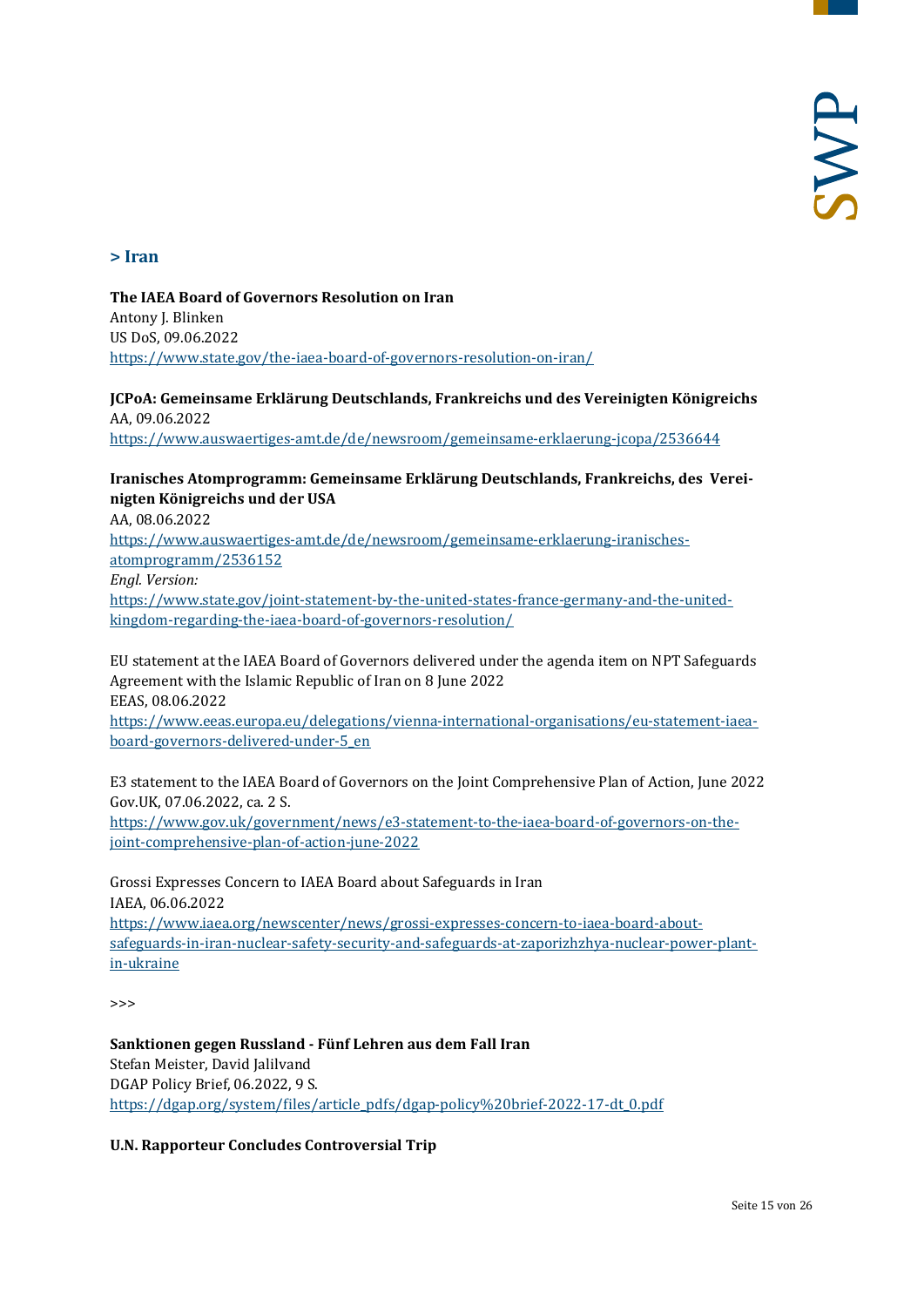"On May 18, a U.N. official warned that unilateral sanctions ... have severely impacted government revenues, contributed to inflation and poverty, and led to scarcity of basic necessities in Iran. ..." USIP, 20.05.2022, ca. 3 S.

<https://iranprimer.usip.org/blog/2022/may/20/un-rapporteur-concludes-controversial-trip> *Siehe:*

[https://www.ohchr.org/en/press-releases/2022/05/iran-unilateral-sanctions-and-overcompli](https://www.ohchr.org/en/press-releases/2022/05/iran-unilateral-sanctions-and-overcompliance-constitute-serious-threat-human)[ance-constitute-serious-threat-human](https://www.ohchr.org/en/press-releases/2022/05/iran-unilateral-sanctions-and-overcompliance-constitute-serious-threat-human)

Gchine Coverup Part 3: Involvement of Amad and MOD David Albright and Sarah Burkhard ISIS, 09.06.2022, 20 S. [https://isis-online.org/uploads/isis-reports/documents/Gchine\\_Coverup\\_Part\\_3\\_Involve](https://isis-online.org/uploads/isis-reports/documents/Gchine_Coverup_Part_3_Involvement_of_Amad_and_MOD_Final_June_9_2022.pdf)ment of Amad and MOD Final June 9 2022.pdf

>>>

Iran: 1988 Mass Executions Evident Crimes Against Humanity - Senior Officials Implicated Should Be Investigated, Fairly Prosecuted HRW, 08.06.2022, ca. 2 S. [https://www.hrw.org/news/2022/06/08/iran-1988-mass-executions-evident-crimes-against-hu](https://www.hrw.org/news/2022/06/08/iran-1988-mass-executions-evident-crimes-against-humanity)[manity](https://www.hrw.org/news/2022/06/08/iran-1988-mass-executions-evident-crimes-against-humanity)

>>>

Retirees join Iran protests over economic grievances Al Monitor, 07.06.2022, ca. 2 S. [https://www.al-monitor.com/originals/2022/06/retirees-join-iran-protests-over-economic](https://www.al-monitor.com/originals/2022/06/retirees-join-iran-protests-over-economic-grievances)[grievances](https://www.al-monitor.com/originals/2022/06/retirees-join-iran-protests-over-economic-grievances)

Iran's Leaders Are Scared of the Internet - They should be more scared of shutting it off. Kourosh Ziabari FP, 06.06.2022, ca. 2 S. *Preview und Volltext für SWP:* <https://foreignpolicy.com/2022/06/06/iran-internet-protection-bill-curbs-restrictions-unrest/>

>>>

Three Challenges That Are Testing Iran's Regime Ray Takeyh CFR, 08.06.2022, ca. 2 S. <https://www.cfr.org/in-brief/three-challenges-are-testing-irans-regime>

**Insecurity Prompts Iran's Deceptive Show of Force** Farzin Nadimi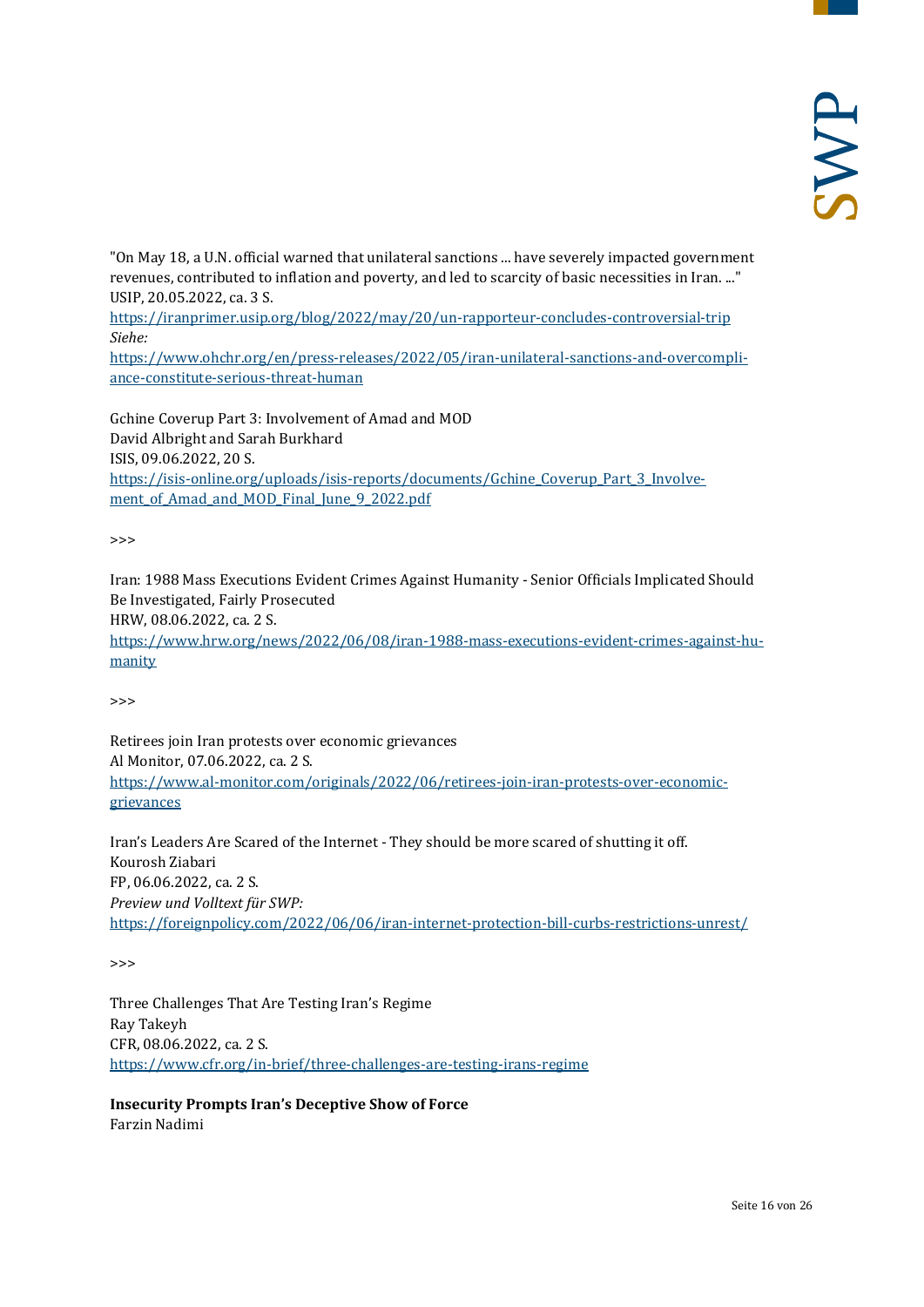"Tehran is using drone technology to restore a deterrent posture tarnished by recent targeted killings, attacks on military and nuclear sites, and popular domestic uprisings. ..." WINEP, 08.06.2022, ca. 3 S. [https://www.washingtoninstitute.org/policy-analysis/insecurity-prompts-irans-deceptive-show](https://www.washingtoninstitute.org/policy-analysis/insecurity-prompts-irans-deceptive-show-force)[force](https://www.washingtoninstitute.org/policy-analysis/insecurity-prompts-irans-deceptive-show-force)

Can Iran Get Along with the Taliban? Christian Høj Hansen, Halimullah Kousary War on the Rocks, 07.06.2022, ca. 2 S. <https://warontherocks.com/2022/06/can-iran-get-along-with-the-taliban/>

#### **Spotlight on Iran, May 26, 2022 – June 9, 2022**

Raz Zimmt (ed.) ITIC, 06.2022, 9 S. [https://www.terrorism-info.org.il/app/uploads/2022/06/E\\_089\\_22.pdf](https://www.terrorism-info.org.il/app/uploads/2022/06/E_089_22.pdf)

#### **Spotlight on Iran, May 12, 2022 – May 26, 2022**

Raz Zimmt (ed.) ITIC, 05.2022, 7 S. [https://www.terrorism-info.org.il/app/uploads/2022/05/E\\_081\\_22.pdf](https://www.terrorism-info.org.il/app/uploads/2022/05/E_081_22.pdf)

#### **Rough Seas: Tracking Maritime Tensions with Iran - Visual Explainer**

"Since 2019, maritime tensions involving Iran have grown more pronounced, with dozens of confirmed or suspected incidents in a multidimensional shadow war playing out from the Indian Ocean to the Mediterranean. ..." ICG, 10.06.2022 <https://iranmaritime.crisisgroup.org/>

<span id="page-16-0"></span>*[Zurück zum Inhaltsverzeichnis](#page-0-0)*

# **> Nordafrika / Maghreb**

Toxic trash: North Africa dumped in the danger zone Abdelkader Abderrahmane "Mafia groups are increasingly involved in global waste disposal, putting citizens at risk. ..." ISSAfrica, 29.04.2022, ca. 2 S. <https://issafrica.org/iss-today/toxic-trash-north-africa-dumped-in-the-danger-zone>

<span id="page-16-1"></span>*[Zurück zum Inhaltsverzeichnis](#page-0-0)*

# **> Ägypten**

Egypt asks World Bank for \$500 million to buy wheat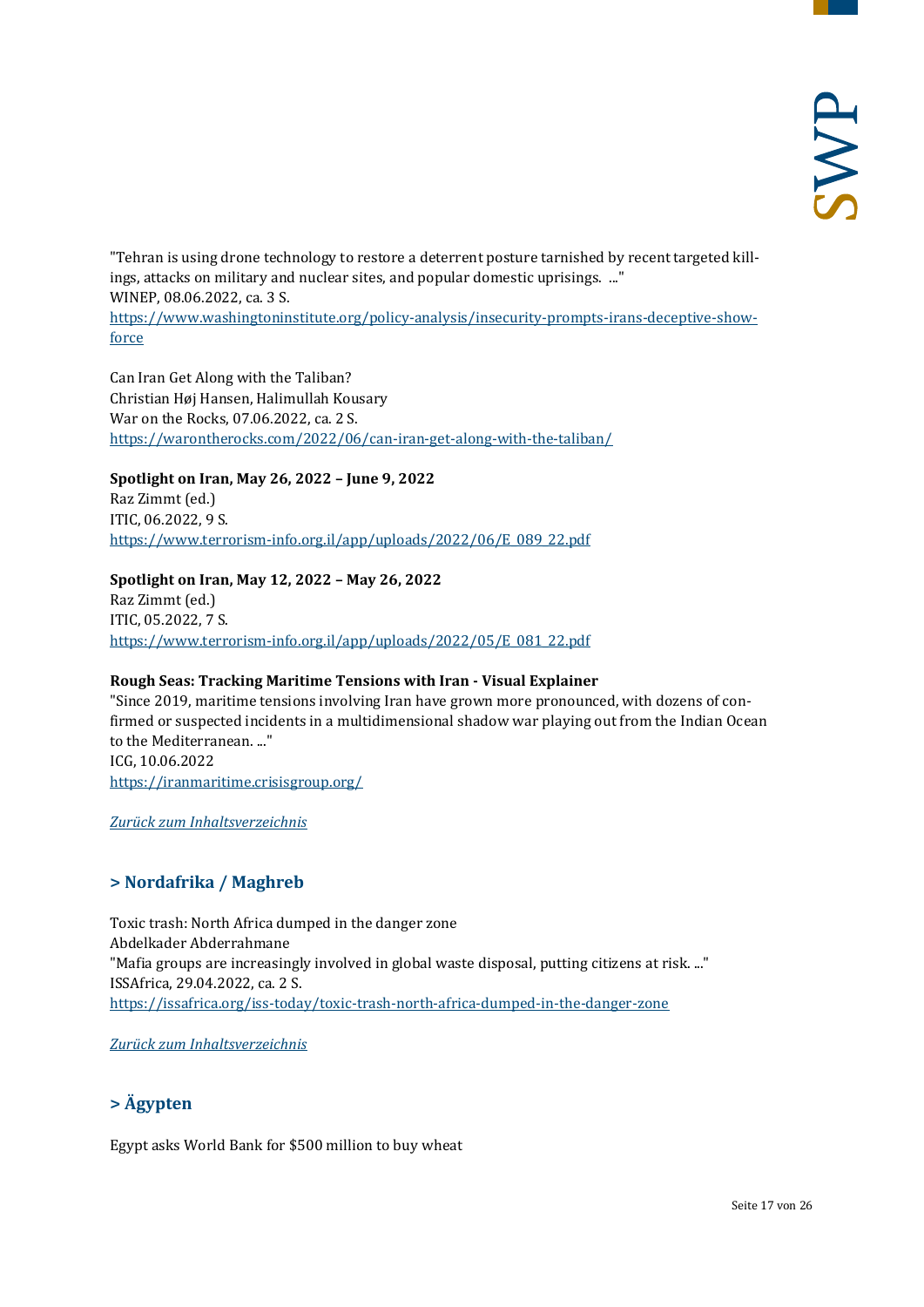Al Monitor, 07.06.2022, ca. 2 S. <https://www.al-monitor.com/originals/2022/06/egypt-asks-world-bank-500-million-buy-wheat>

**Egypt's Next IMF Loan: How to Avoid the Failures of the Past Six Years** Timothy E. Kaldas TIMEP, 07.06.2022, ca. 3 S. [https://timep.org/commentary/analysis/egypts-next-imf-loan-how-to-avoid-the-failures-of-the](https://timep.org/commentary/analysis/egypts-next-imf-loan-how-to-avoid-the-failures-of-the-past-six-years/)[past-six-years/](https://timep.org/commentary/analysis/egypts-next-imf-loan-how-to-avoid-the-failures-of-the-past-six-years/)

**Crise financière: L'économie militaire égyptienne sous la menace du FMI** Jean-Pierre Sereni Orient XXI, 10.05.2022, ca. 3 S. <https://orientxxi.info/magazine/l-economie-militaire-egyptienne-sous-la-menace-du-fmi,5578>

Russia launches production for Egypt's nuclear power plant Ahmed Gomaa Al Monitor, 09.06.2022, ca. 2 S. [https://www.al-monitor.com/originals/2022/06/russia-launches-production-egypts-nuclear](https://www.al-monitor.com/originals/2022/06/russia-launches-production-egypts-nuclear-power-plant)[power-plant](https://www.al-monitor.com/originals/2022/06/russia-launches-production-egypts-nuclear-power-plant)

>>>

ISIS attacks a strategic facility in Sinai – Significance and possible implications ITIC, 16.05.2022, 5 S. [https://www.terrorism-info.org.il/app/uploads/2022/05/E\\_074\\_22.pdf](https://www.terrorism-info.org.il/app/uploads/2022/05/E_074_22.pdf)

 $\rightarrow$ 

Témoignages: Égypte. «La révolution se poursuit dans nos têtes» Amira Moussa Orient XXI, 09.06.2022, ca. 3 S. <https://orientxxi.info/magazine/egypte-la-revolution-se-poursuit-dans-nos-tetes,5673>

#### <span id="page-17-0"></span>*[Zurück zum Inhaltsverzeichnis](#page-0-0)*

# **> Libyen**

EU to Support Economic Governance and Digital Transformation in Libya EEAS, 09.06.2022, ca. 2 S. [https://www.eeas.europa.eu/delegations/libya/eu-support-economic-governance-and-digital](https://www.eeas.europa.eu/delegations/libya/eu-support-economic-governance-and-digital-transformation-libya_en)[transformation-libya\\_en](https://www.eeas.europa.eu/delegations/libya/eu-support-economic-governance-and-digital-transformation-libya_en)

Libyan economic institutions awarded for pushing digital services for businesses in Libya forward EEAS, 09.06.2022, ca. 2 S.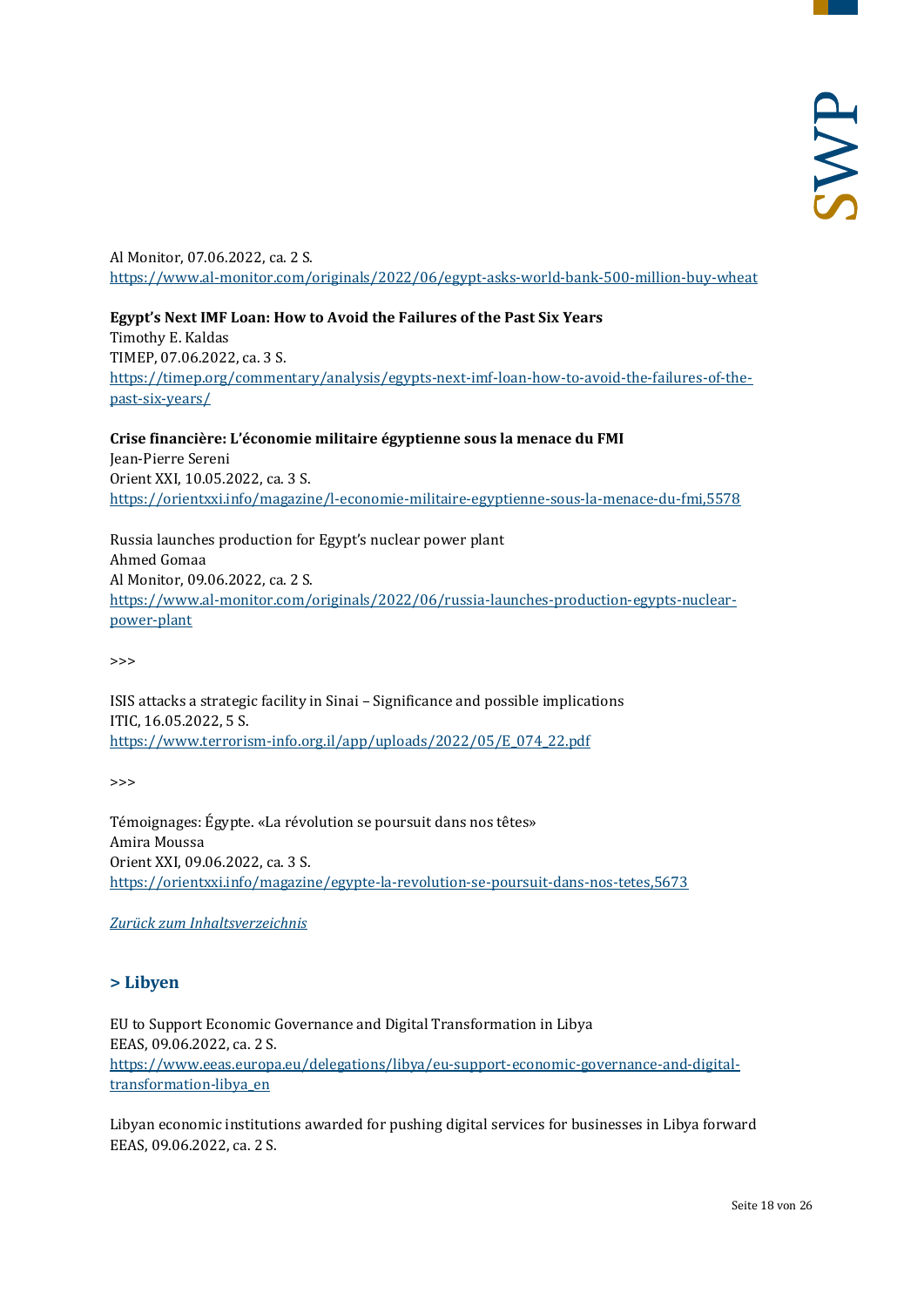[https://www.eeas.europa.eu/delegations/libya/libyan-economic-institutions-awarded-pushing](https://www.eeas.europa.eu/delegations/libya/libyan-economic-institutions-awarded-pushing-digital-services-businesses-libya_en)[digital-services-businesses-libya\\_en](https://www.eeas.europa.eu/delegations/libya/libyan-economic-institutions-awarded-pushing-digital-services-businesses-libya_en)

<span id="page-18-0"></span>*[Zurück zum Inhaltsverzeichnis](#page-0-0)*

#### **> Tunesien**

#### **Tunisia: Arbitrary Dismissals a Blow to Judicial Independence - Revoke Decree Granting President Power to Remove Judges**

HRW, 10.06.2022, ca. 2 S.

[https://www.hrw.org/news/2022/06/10/tunisia-arbitrary-dismissals-blow-judicial-independ](https://www.hrw.org/news/2022/06/10/tunisia-arbitrary-dismissals-blow-judicial-independence)[ence](https://www.hrw.org/news/2022/06/10/tunisia-arbitrary-dismissals-blow-judicial-independence)

 $\rightarrow$ 

Radioactive waste is turning Tunisia's coastline into a 'mass grave' - State-owned fertiliser plants pump millions of tonnes of toxic material into the Mediterranean each year Erin Clare Brown

The National, 08.06.2022, ca. 2 S.

[https://www.thenationalnews.com/mena/tunisia/2022/06/08/tunisias-state-owned-fertiliser](https://www.thenationalnews.com/mena/tunisia/2022/06/08/tunisias-state-owned-fertiliser-plants-are-turning-the-mediterranean-into-a-mass-grave/)[plants-are-turning-the-mediterranean-into-a-mass-grave/](https://www.thenationalnews.com/mena/tunisia/2022/06/08/tunisias-state-owned-fertiliser-plants-are-turning-the-mediterranean-into-a-mass-grave/)

#### **Tunisia: New Q&A on threats to the right to freedom of association following leaked amendments to law on associations**

International Commission of Jurists, 06.2022, 15 S. [https://www.icj.org/tunisia-new-qa-on-threats-to-the-right-to-freedom-of-association-following](https://www.icj.org/tunisia-new-qa-on-threats-to-the-right-to-freedom-of-association-following-leaked-amendments-to-law-on-associations/)[leaked-amendments-to-law-on-associations/](https://www.icj.org/tunisia-new-qa-on-threats-to-the-right-to-freedom-of-association-following-leaked-amendments-to-law-on-associations/)

>>>

Jewish pilgrimage to Tunisian island stirs calls for criminalizing normalization with Israel Hanen Jebli Al Monitor, 05.06.2022, ca. 2 S. [https://www.al-monitor.com/originals/2022/06/jewish-pilgrimage-tunisian-island-stirs-calls](https://www.al-monitor.com/originals/2022/06/jewish-pilgrimage-tunisian-island-stirs-calls-criminalizing-normalization-israel)[criminalizing-normalization-israel](https://www.al-monitor.com/originals/2022/06/jewish-pilgrimage-tunisian-island-stirs-calls-criminalizing-normalization-israel)

#### **Tunisia's Powerful Labor Union Is Thwarting President Saied's Ambitions**

Simon Speakman Cordall "The Tunisian General Labor Union (UGTT) is the one body with enough power to derail Saied's plans. ..." FP, 03.06.2022, ca. 2 S. *Preview und Volltext für SWP:* <https://foreignpolicy.com/2022/06/03/tunisia-ugtt-strike-saied-constitution-reform-imf/>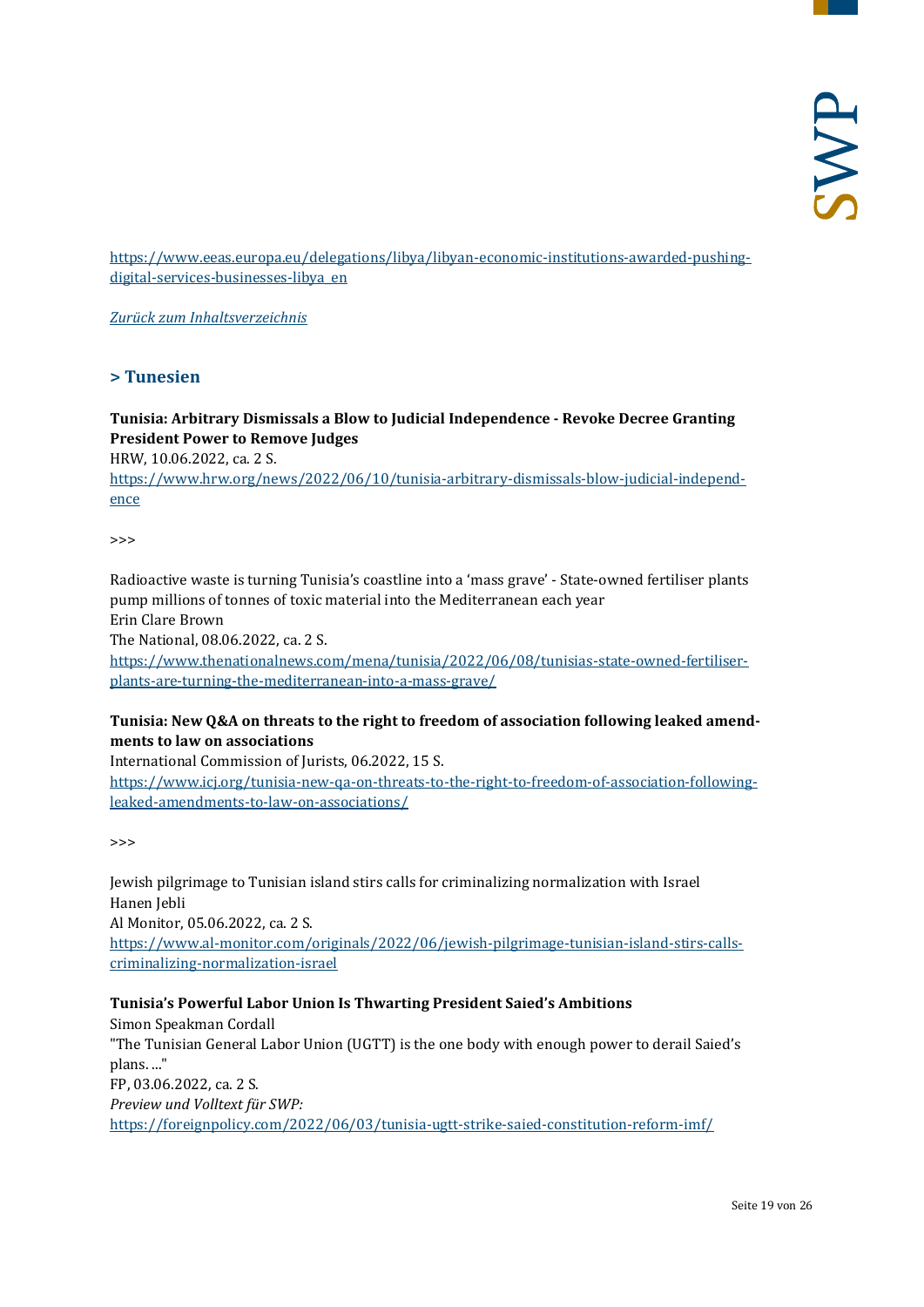**Diplomatie: Maghreb-Ukraine (2). La Tunisie impuissante, les opinions publiques favorables à la Russie** Akram Belkaid Orient XXI, 24.05.2022, ca. 3 S. [https://orientxxi.info/magazine/maghreb-ukraine-2-la-tunisie-impuisssante-les-opinions](https://orientxxi.info/magazine/maghreb-ukraine-2-la-tunisie-impuisssante-les-opinions-publiques-favorables-a,5604)[publiques-favorables-a,5604](https://orientxxi.info/magazine/maghreb-ukraine-2-la-tunisie-impuisssante-les-opinions-publiques-favorables-a,5604)

*Buchhinweis/Neuerscheinung:* **Transitional justice in process - Plans and politics in Tunisia** Mariam Salehi Manchester University Press, 03.2022, 232 S. *Übersicht und Bestellung:* <https://manchesteruniversitypress.co.uk/9781526155382/>

<span id="page-19-0"></span>*[Zurück zum Inhaltsverzeichnis](#page-0-0)*

# **> Algerien / Marokko**

**Diplomatie: Maghreb-Ukraine (1). L'Algérie et le Maroc refusent de choisir** Akram Belkaid Orient XXI, 19.05.2022, ca. 3 S. [https://orientxxi.info/magazine/maghreb-ukraine-1-l-algerie-et-le-maroc-refusent-de](https://orientxxi.info/magazine/maghreb-ukraine-1-l-algerie-et-le-maroc-refusent-de-choisir,5603)[choisir,5603](https://orientxxi.info/magazine/maghreb-ukraine-1-l-algerie-et-le-maroc-refusent-de-choisir,5603)

<span id="page-19-1"></span>*[Zurück zum Inhaltsverzeichnis](#page-0-0)*

# **> Marokko**

**Diplomatie: Maghreb-Ukraine (1). L'Algérie et le Maroc refusent de choisir** Akram Belkaid Orient XXI, 19.05.2022, ca. 3 S. [https://orientxxi.info/magazine/maghreb-ukraine-1-l-algerie-et-le-maroc-refusent-de](https://orientxxi.info/magazine/maghreb-ukraine-1-l-algerie-et-le-maroc-refusent-de-choisir,5603)[choisir,5603](https://orientxxi.info/magazine/maghreb-ukraine-1-l-algerie-et-le-maroc-refusent-de-choisir,5603)

# **Extracting and trafficking Morocco's coastal sand**

Abdelkader Abderrahmane

"Permanent damage to the country's beaches will negatively impact local livelihoods and the national tourism industry. The lack of sanction for illegally mined sand in Morocco underlines a political and socio-economic system that facilitates endemic corruption and the degradation of the environment that puts vulnerable coastal ecosystems at risk. ..."

Enact, 05.2022, 24 S.

[https://enact-africa.s3.amazonaws.com/site/uploads/2022-05-18-sand-extraction-in-morocco](https://enact-africa.s3.amazonaws.com/site/uploads/2022-05-18-sand-extraction-in-morocco-updated.pdf)[updated.pdf](https://enact-africa.s3.amazonaws.com/site/uploads/2022-05-18-sand-extraction-in-morocco-updated.pdf)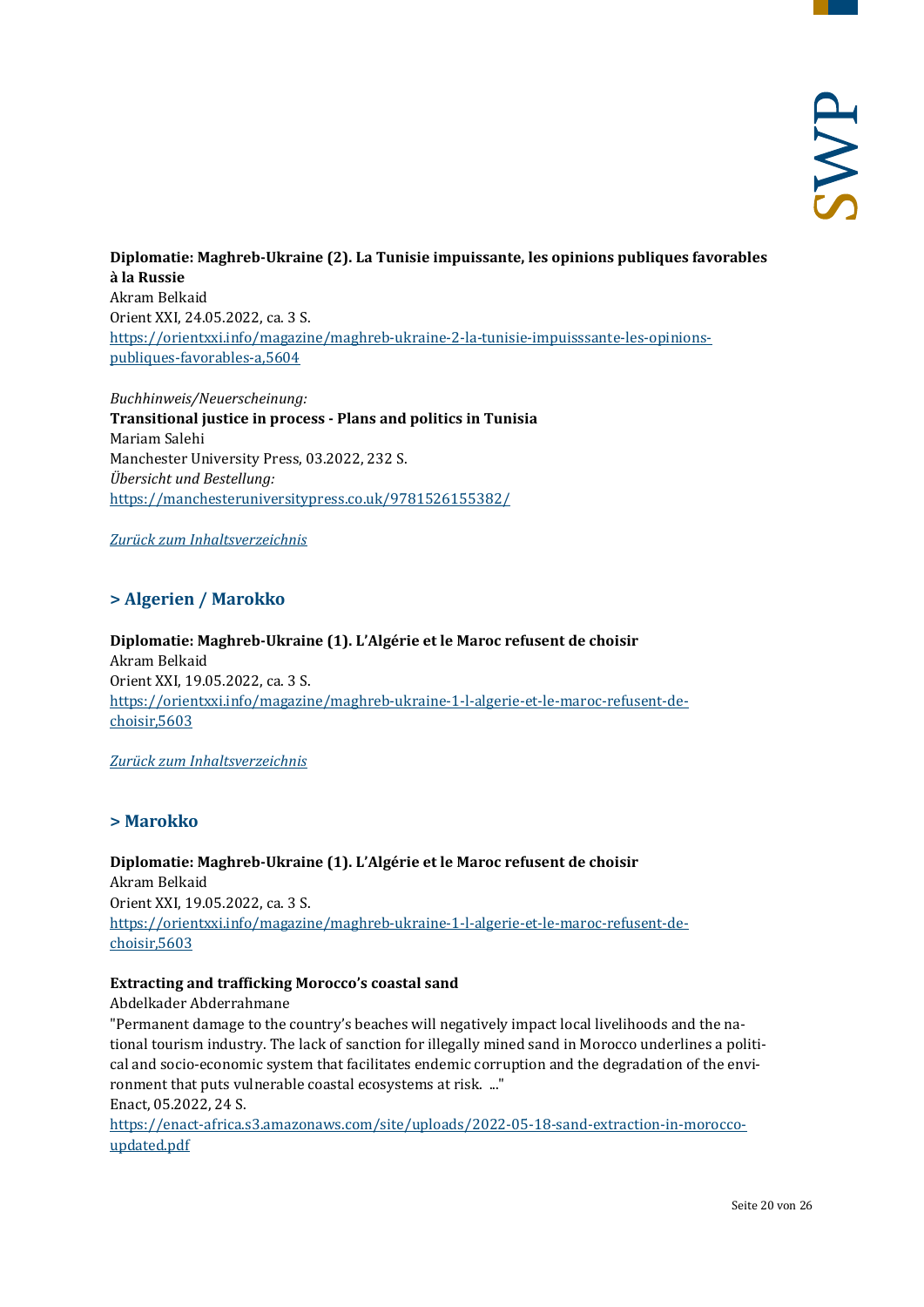@WAO

<span id="page-20-0"></span>*[Zurück zum Inhaltsverzeichnis](#page-0-0)*

# **> D / EU - MENA-Region**

Video: Conference Opening of the MENA Europe Future Energy Dialogue with Robert Habeck, Minister of Economic Affairs and Climate Action of Germany and Saleh Al-Kharabsheh, Minister of Energy and Mineral Resources of Jordan BMWK, 08.06.2022 [https://www.bmwk.de/Redaktion/DE/Videos/2022/06/20220608-pk-habeck-mena](https://www.bmwk.de/Redaktion/DE/Videos/2022/06/20220608-pk-habeck-mena-opening/20220608-pk-habeck-mena-opening.html)[opening/20220608-pk-habeck-mena-opening.html](https://www.bmwk.de/Redaktion/DE/Videos/2022/06/20220608-pk-habeck-mena-opening/20220608-pk-habeck-mena-opening.html)

<span id="page-20-1"></span>*[Zurück zum Inhaltsverzeichnis](#page-0-0)*

# **> USA - MENA-Region**

**The Middle East's Well-Documented Human Rights Abuses Have Little Impact on US Policy** Charles W. Dunne ACW, 07.06.2022, ca. 3 S. [https://arabcenterdc.org/resource/the-middle-easts-well-documented-abuses-have-little-impact](https://arabcenterdc.org/resource/the-middle-easts-well-documented-abuses-have-little-impact-on-us-policy/)[on-us-policy/](https://arabcenterdc.org/resource/the-middle-easts-well-documented-abuses-have-little-impact-on-us-policy/)

<span id="page-20-2"></span>*[Zurück zum Inhaltsverzeichnis](#page-0-0)*

# **> USA / Russland / VR China - MENA-Region**

**Trade trumps strategic competition in the Middle East** Jonathan Fulton Atlantic Council, 08.06.2022, ca. 2 S. [https://www.atlanticcouncil.org/blogs/menasource/trade-trumps-strategic-competition-in-the](https://www.atlanticcouncil.org/blogs/menasource/trade-trumps-strategic-competition-in-the-middle-east/)[middle-east/](https://www.atlanticcouncil.org/blogs/menasource/trade-trumps-strategic-competition-in-the-middle-east/)

**Crossroads of Competition - China, Russia, and the United States in the Middle East** Becca Wasser et al. RAND, 2022, 120 S. [https://www.rand.org/content/dam/rand/pubs/research\\_reports/RRA300/RRA325-](https://www.rand.org/content/dam/rand/pubs/research_reports/RRA300/RRA325-1/RAND_RRA325-1.pdf) [1/RAND\\_RRA325-1.pdf](https://www.rand.org/content/dam/rand/pubs/research_reports/RRA300/RRA325-1/RAND_RRA325-1.pdf) @WAO

*[Zurück zum Inhaltsverzeichnis](#page-0-0)*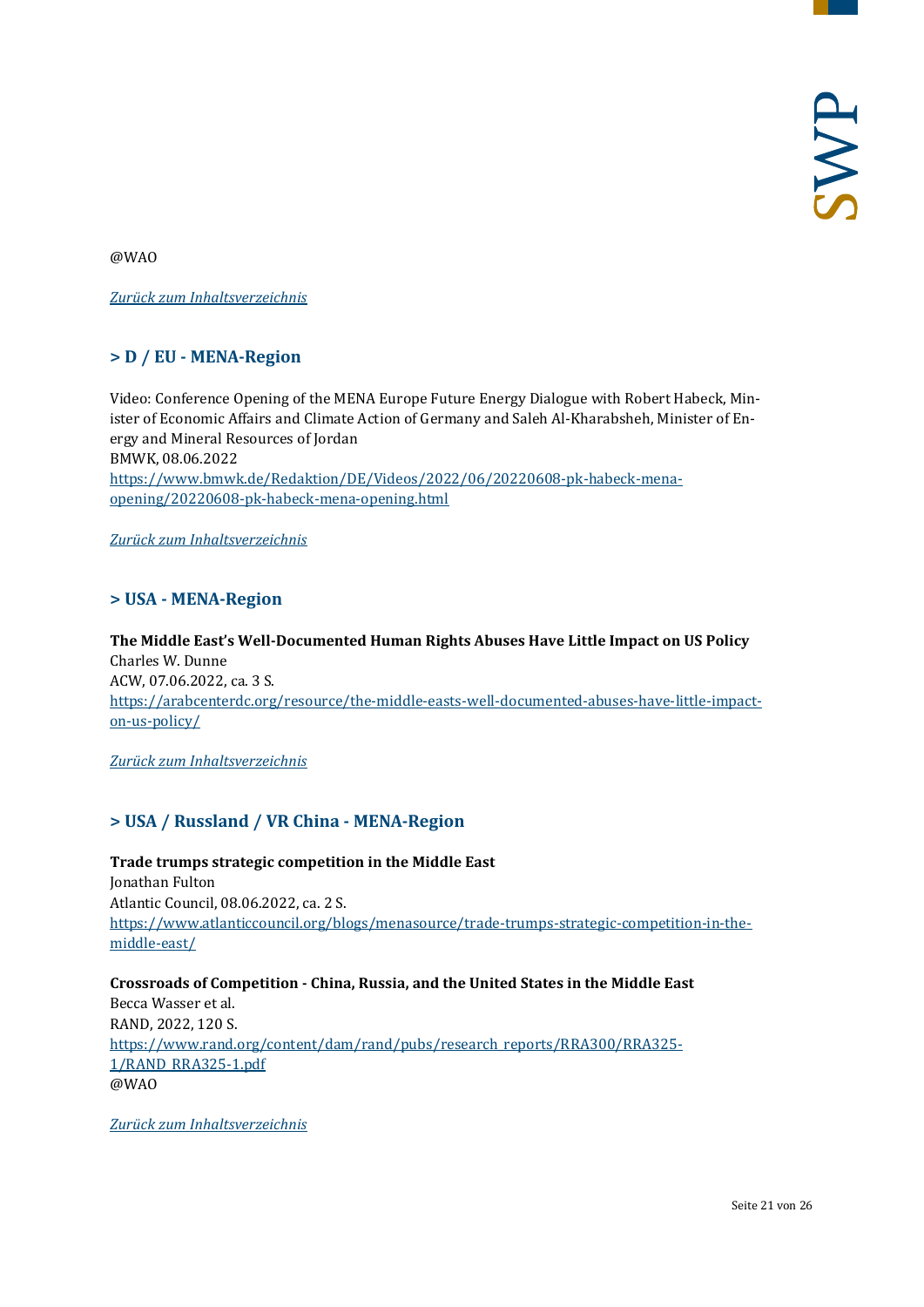# <span id="page-21-0"></span>**> Russland / Ukraine - MENA-Region**

#### *Anmerkung: Primär länderbezogene Titel zu diesem Thema finden sich im jeweiligen Länderkapitel.*

Westasien und Russlands Krieg in der Ukraine Harald Etzbach RLS, 08.06.2022, ca. 3 S. <https://www.rosalux.de/news/id/46634/westasien-und-russlands-krieg-in-der-ukraine>

Russia and the Gulf: Cooperation, No Matter What Chiara Lovotti, Patrick Theros, Maryam Salman, Ivan Bocharov ISPI, 09.06.2022, ca. 2 S. <https://www.ispionline.it/it/pubblicazione/russia-and-gulf-cooperation-no-matter-what-35364>

# **How the Ukraine Crisis is Reorienting GCC Foreign Policies** Jonathan Fenton-Harvey

Al Sharq Strategic Research, 07.06.2022, 14 S. <https://research.sharqforum.org/download/33056/>

<span id="page-21-1"></span>*[Zurück zum Inhaltsverzeichnis](#page-0-0)*

# **> UNSC**

**Five countries elected to serve on UN Security Council**  UN, 09.06.2022 <https://news.un.org/en/story/2022/06/1120052> *Zum Hintergrund:* [https://www.securitycouncilreport.org/whatsinblue/2022/06/security-council-elections-](https://www.securitycouncilreport.org/whatsinblue/2022/06/security-council-elections-2022.php)[2022.php](https://www.securitycouncilreport.org/whatsinblue/2022/06/security-council-elections-2022.php)

**Speakers Urge Greater Analysis of Critical Work, Deliberations, Not Just Compilation of Activities, as General Assembly Reviews Security Council's Annual Report** UNGA, 09.06.2022, ca. 5 S. <https://www.un.org/press/en/2022/ga12424.doc.htm>

<span id="page-21-2"></span>*[Zurück zum Inhaltsverzeichnis](#page-0-0)*

# **> Peacekeeping / Friedenseinsätze (global)**

#### **Multilateral peace operations in 2021: Developments and trends** Claudia Pfeifer SIPRI, 05.2022, ca. 5 S.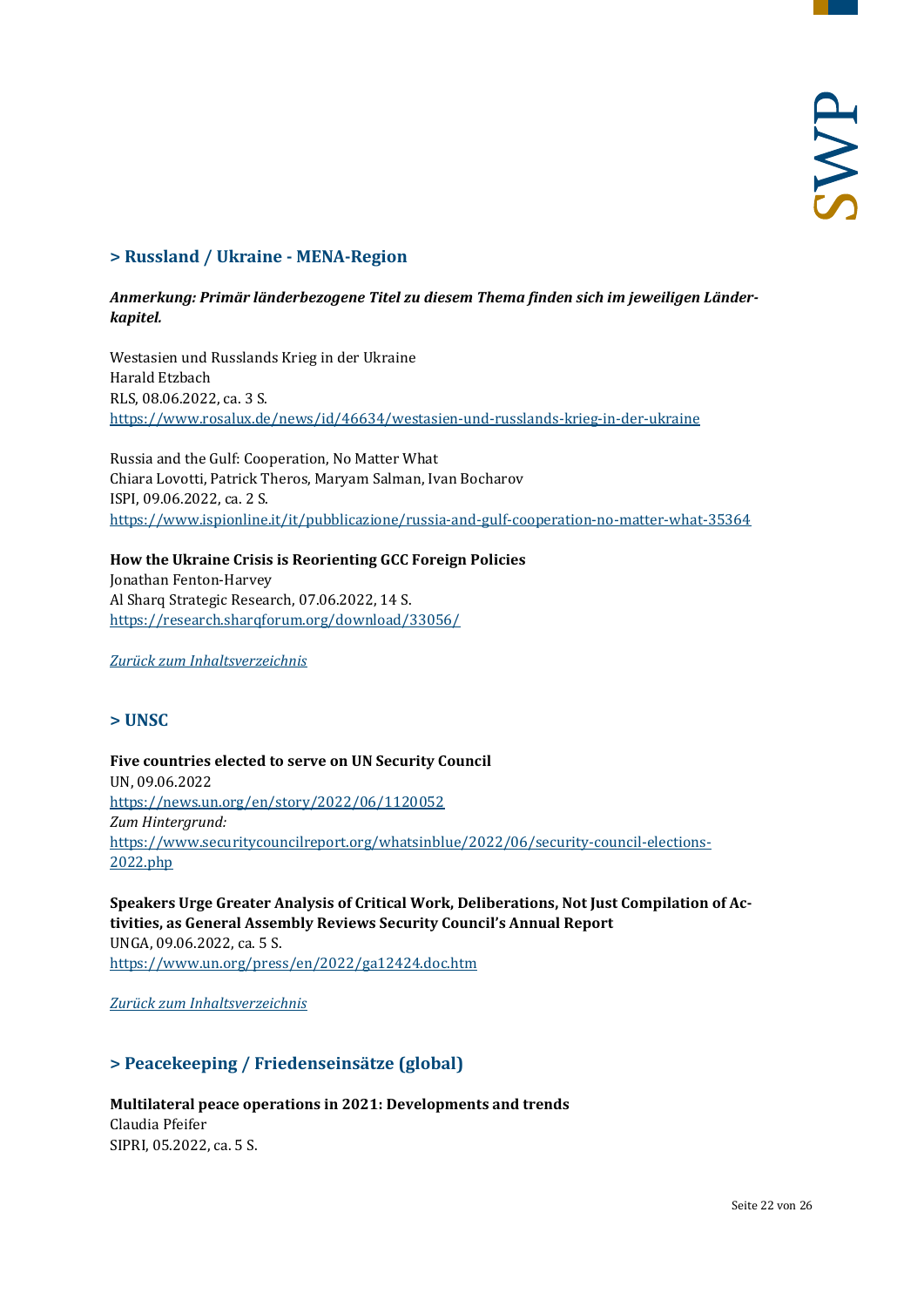[https://www.sipri.org/commentary/topical-backgrounder/2022/multilateral-peace-operations-](https://www.sipri.org/commentary/topical-backgrounder/2022/multilateral-peace-operations-2021-developments-and-trends)[2021-developments-and-trends](https://www.sipri.org/commentary/topical-backgrounder/2022/multilateral-peace-operations-2021-developments-and-trends)

<span id="page-22-0"></span>*[Zurück zum Inhaltsverzeichnis](#page-0-0)*

# **> Maritime Sicherheit (MENA-Region)**

#### **Rough Seas: Tracking Maritime Tensions with Iran - Visual Explainer**

"Since 2019, maritime tensions involving Iran have grown more pronounced, with dozens of confirmed or suspected incidents in a multidimensional shadow war playing out from the Indian Ocean to the Mediterranean. ..." ICG, 10.06.2022 <https://iranmaritime.crisisgroup.org/>

<span id="page-22-1"></span>*[Zurück zum Inhaltsverzeichnis](#page-0-0)*

#### **> Islam**

*Buchhinweis/Neuerscheinung:* **Recalling the Caliphate - Decolonization and World Order** S. Sayyid "... engages critically with the interaction between Islam and the political in context of a post colonial world that continues to resist profound decolonisation. ..." London (Hurst), 06.2022, 288 S. *Übersicht und Bestellung:* <https://www.hurstpublishers.com/book/recalling-the-caliphate/>

<span id="page-22-2"></span>*[Zurück zum Inhaltsverzeichnis](#page-0-0)*

# **> Terrorismus / Jihadismus / -bekämpfung**

**Significant Progress Being Made in Evidence Collection of ISIL/Da'esh's Crimes in Iraq, Investigating Team Head Tells Security Council [UNITAD]** UNSC, 08.06.2022, ca. 3 S. <https://www.un.org/press/en/2022/sc14928.doc.htm> *Zum Hintergrund:* <https://www.securitycouncilreport.org/whatsinblue/2022/06/iraq-unitad-briefing-2.php>

Terrorism 'an All-Out Assault on Our Shared Values, an Affront to Humanity', Secretary-General Tells Global Coordination Compact Meeting UN, 08.06.2022, ca. 2 S. <https://www.un.org/press/en/2022/sgsm21313.doc.htm>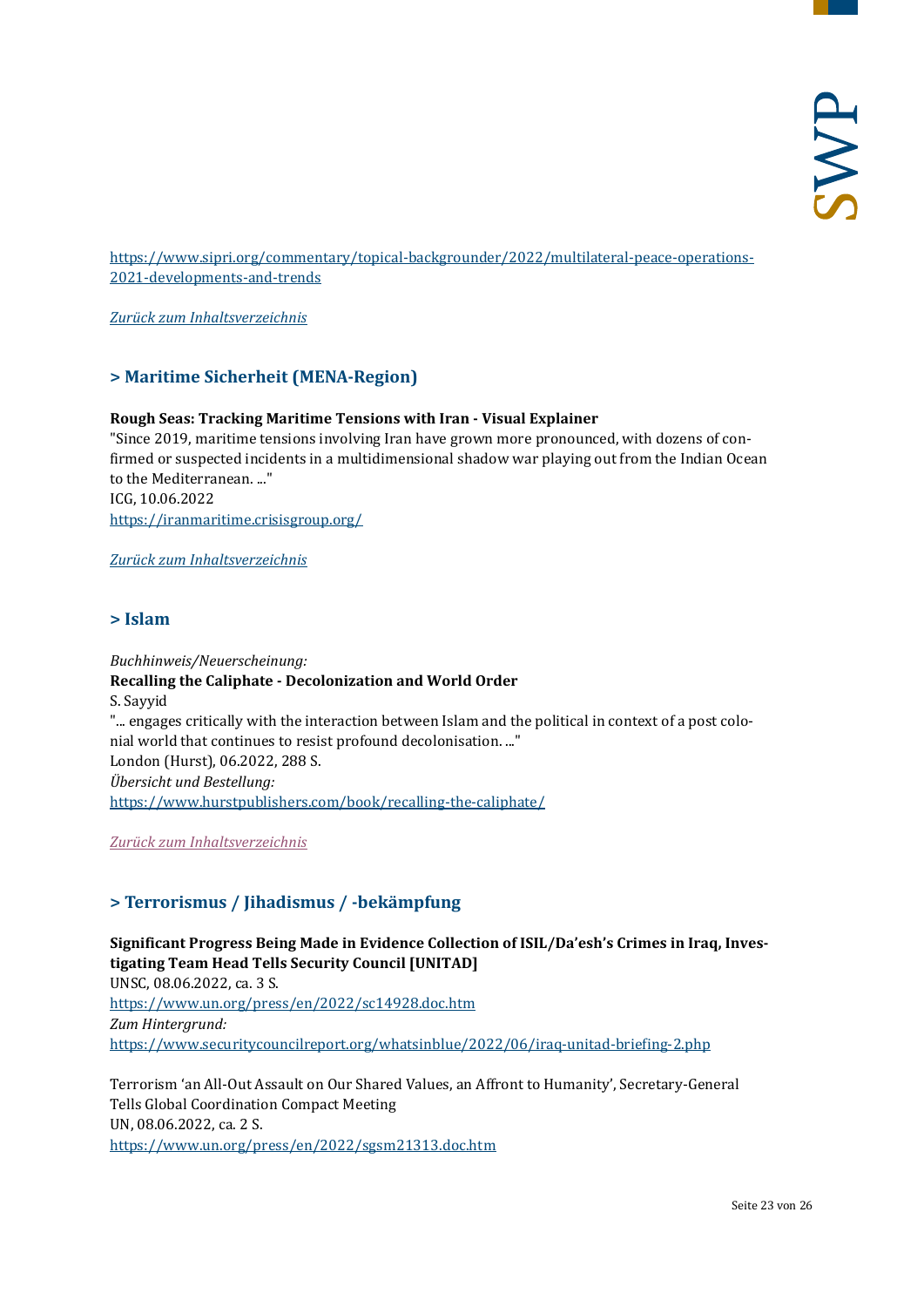>>>

**Spotlight on Global Jihad (June 2-8, 2022)** ITIC, 09.06.2022, 13 S. [https://www.terrorism-info.org.il/app/uploads/2022/06/E\\_088\\_22.pdf](https://www.terrorism-info.org.il/app/uploads/2022/06/E_088_22.pdf)

**Spotlight on Global Jihad (May 26 – June 1, 2022)** ITIC, 02.06.2022, 16 S. [https://www.terrorism-info.org.il/app/uploads/2022/06/E\\_085\\_22.pdf](https://www.terrorism-info.org.il/app/uploads/2022/06/E_085_22.pdf)

Al-Qaeda's Malian Affiliate Targets Russia's Wagner Group Jacob Zenn In: Terrorism Monitor, 20.05.2022, S. 1f. <https://jamestown.org/wp-content/uploads/2022/05/TM-PDF-3.pdf>

Islamic State in West Africa Province (ISWAP) Expands Into Central Nigeria, as Boko Haram Revives Around Lake Chad Jacob Zenn In: Terrorism Monitor, 20.05.2022, S. 2f. <https://jamestown.org/wp-content/uploads/2022/05/TM-PDF-3.pdf>

Islamic State in West Africa Province's Unprecedented Expansion in Nigeria Jacob Zenn In: Terrorism Monitor, 06.05.2022, S. 1f. <https://jamestown.org/wp-content/uploads/2022/05/TM-PDF.pdf>

The Paradoxes of Jihadism in Nigeria James Barnett Hudson Institute, 03.06.2022, ca. 3 S. <https://www.hudson.org/research/17872-the-paradoxes-of-jihadism-in-nigeria>

#### **How Strong Is al-Qaeda? A Debate**

Daniel Byman, Asfandyar Mir War on the Rocks, 20.05.2022, ca. 2 S. <https://warontherocks.com/2022/05/how-strong-is-al-qaeda-a-debate/>

#### **Masculinities and Violent Extremism**

Aleksandra Dier, Gretchen Baldwin

"Violent extremist and terrorist groups across the ideological spectrum exploit masculinities in their efforts to recruit and retain members. For example, many so-called "Islamist" violent extremists use a sense of victimization by the state, expectations around masculine roles, pushback against changing gender roles, and idealization of warrior masculinities to drive recruitment, retention, and broader strategic decisions. This may involve constructing masculinities based on violence and the subjugation of women or the protection of the Islamic community from outside "villains." ..."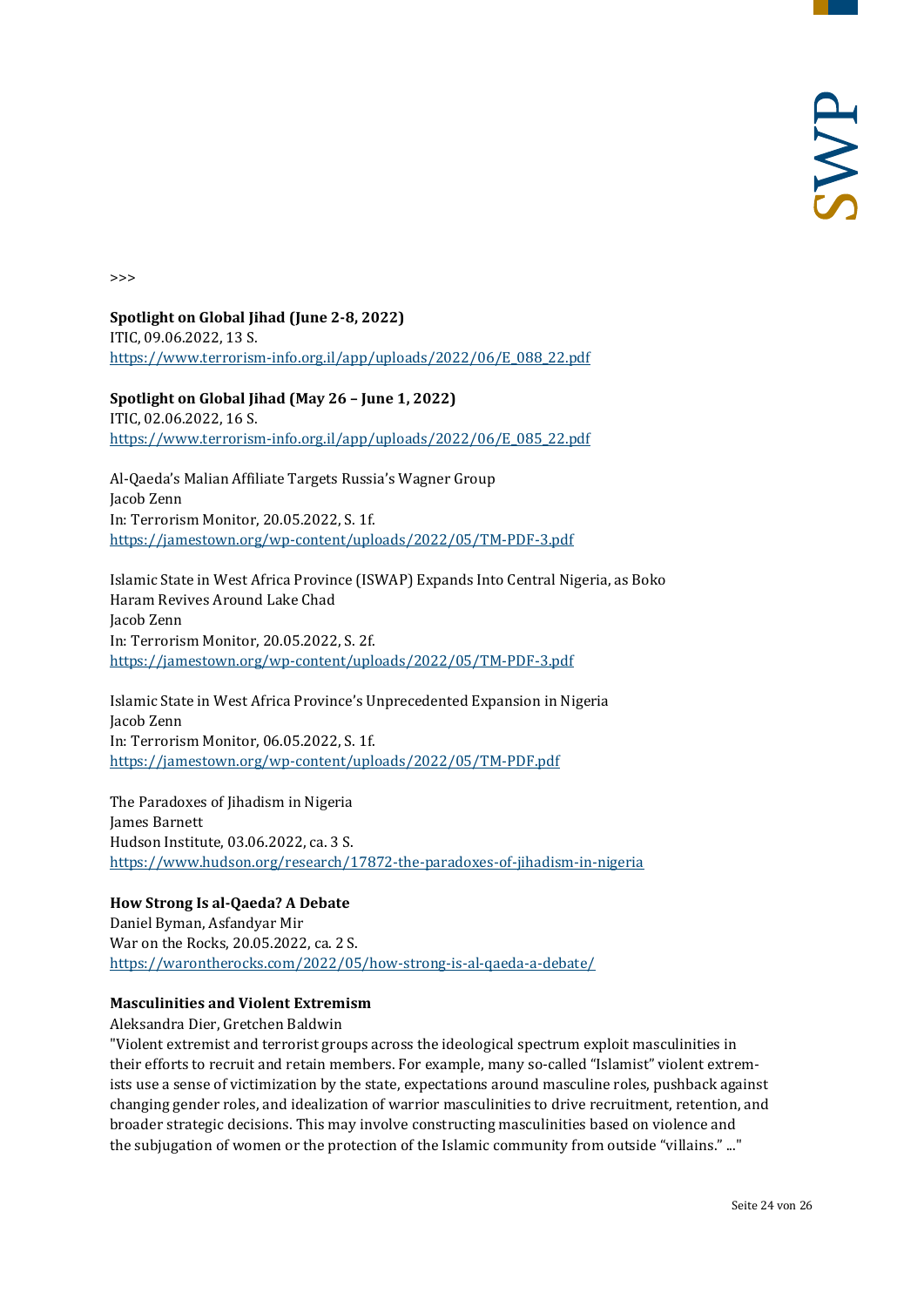IPI, 06.2022, 22 S. <https://www.ipinst.org/wp-content/uploads/2022/06/Masculinities-and-VE-Web.pdf> @WAO

<span id="page-24-0"></span>*[Zurück zum Inhaltsverzeichnis](#page-0-0)*

# **> Diasporas (MENA-Region)**

**MEDIATIZED ARAB DIASPORAS: Understanding the Role of Transnational Media in Diasporic Political Action Formation** ARI, 06.2022, 25 S. [https://s3.eu-central-1.amazonaws.com/storage.arab-re](https://s3.eu-central-1.amazonaws.com/storage.arab-reform.net/ari/2022/05/07182647/20220607-mediatized-arab-diasporas-understanding-the-role-of-transnational-media-in-diasporic-political-action-formation.pdf)[form.net/ari/2022/05/07182647/20220607-mediatized-arab-diasporas-understanding-the-role](https://s3.eu-central-1.amazonaws.com/storage.arab-reform.net/ari/2022/05/07182647/20220607-mediatized-arab-diasporas-understanding-the-role-of-transnational-media-in-diasporic-political-action-formation.pdf)[of-transnational-media-in-diasporic-political-action-formation.pdf](https://s3.eu-central-1.amazonaws.com/storage.arab-reform.net/ari/2022/05/07182647/20220607-mediatized-arab-diasporas-understanding-the-role-of-transnational-media-in-diasporic-political-action-formation.pdf) @WAO

<span id="page-24-1"></span>*[Zurück zum Inhaltsverzeichnis](#page-0-0)*

# **> Umweltschutz / Umweltpolitik (MENA-Region)**

**Environmental Politics in the Middle East and North Africa** POMEPS, 05.2022, 74 S. https://pomeps.org/wp-content/uploads/2022/05/POMEPS Studies 46 Web-FINAL.pdf @WAO

<span id="page-24-2"></span>*[Zurück zum Inhaltsverzeichnis](#page-0-0)*

# **> Wirtschaft / Entwicklung (global/MENA-Region)**

**Global Economic Prospects** - Stagflation Risk Rises Amid Sharp Slowdown in Growth The World Bank, 06.2022, 176 S. *Übersicht und Downloads:* <https://www.worldbank.org/en/publication/global-economic-prospects> *Middle East and North Africa (10 S.):* [https://thedocs.worldbank.org/en/doc/18ad707266f7740bced755498ae0307a-0350012022/re](https://thedocs.worldbank.org/en/doc/18ad707266f7740bced755498ae0307a-0350012022/related/Global-Economic-Prospects-June-2022-Analysis-MENA.pdf)[lated/Global-Economic-Prospects-June-2022-Analysis-MENA.pdf](https://thedocs.worldbank.org/en/doc/18ad707266f7740bced755498ae0307a-0350012022/related/Global-Economic-Prospects-June-2022-Analysis-MENA.pdf)

*[Zurück zum Inhaltsverzeichnis](#page-0-0)*

#### *Dieser WebMonitor wurde in Zusammenarbeit mit Pelican Mourad erstellt.*